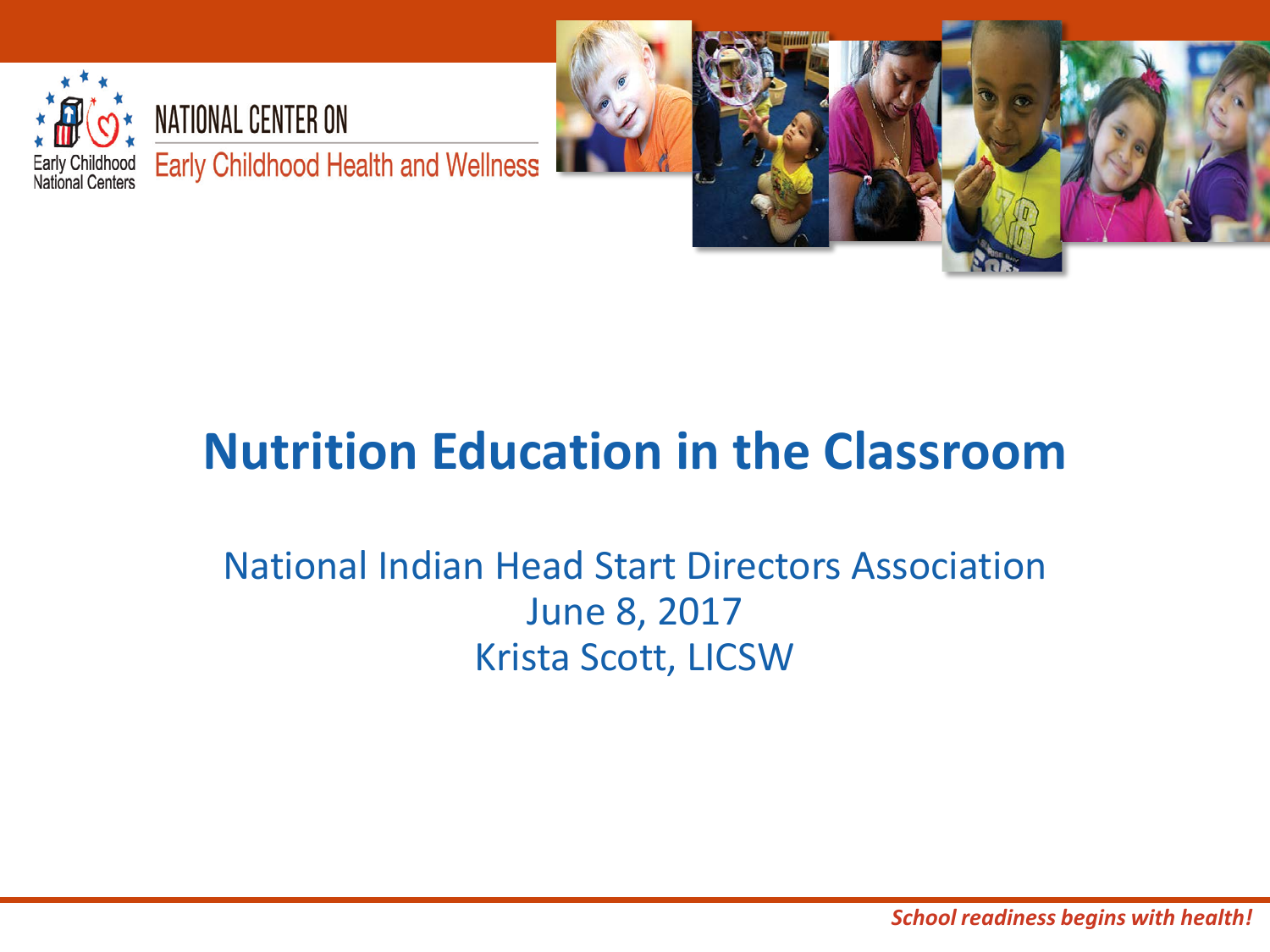#### Today's Journey

- •Introductions
- •Why CACFP Changes
- •Revised HSPPS nutrition standards
- •Infant Meal Patterns
- Child Meal Patterns

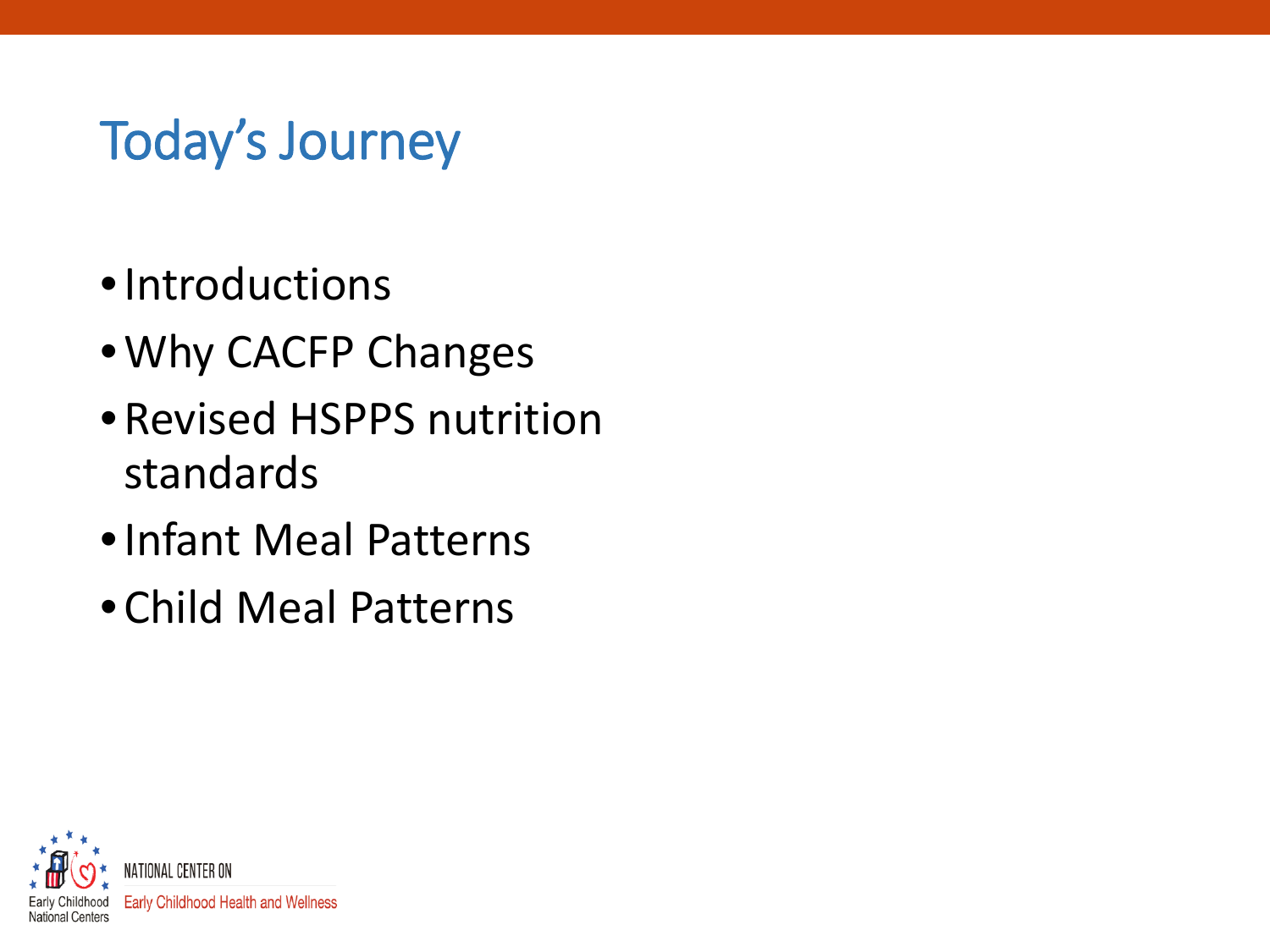



## What does food mean to you?

*School readiness begins with health!*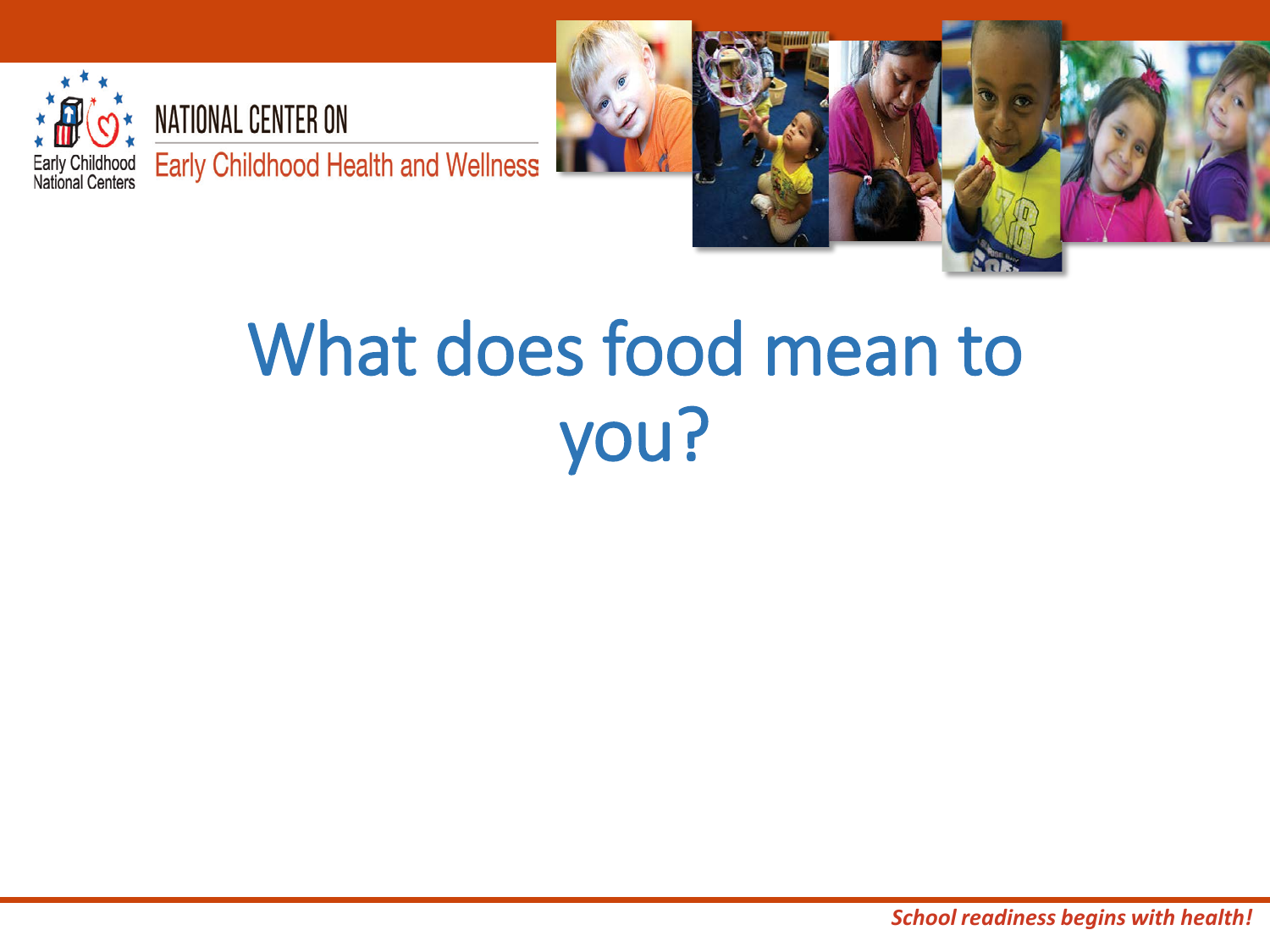

- Much about who we are, where we come from, and what we share with our children is centered around food.
	- Why can't we use it as a tool for learning?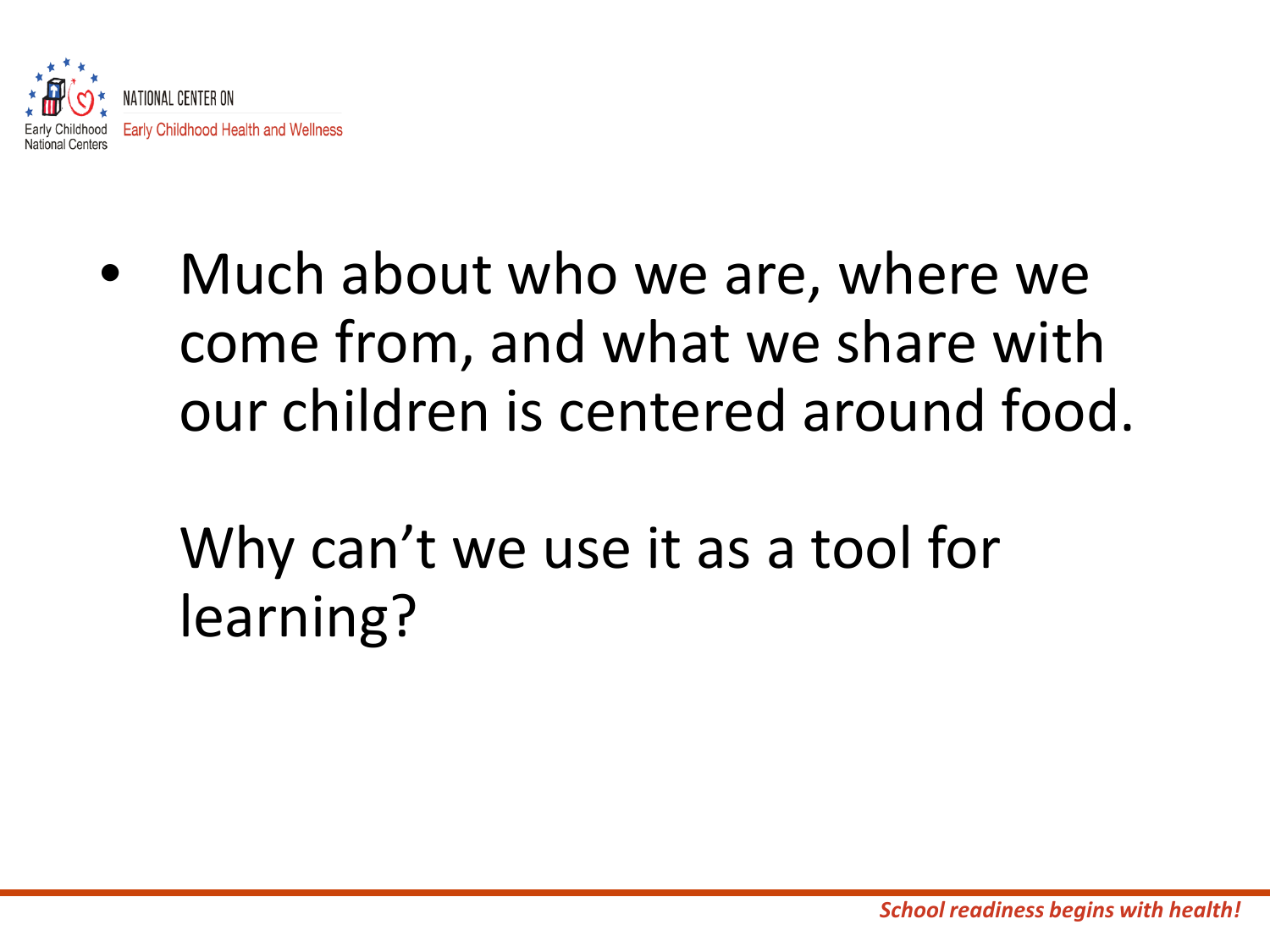#### 1302.31 (e)(2) Promoting learning through approaches to rest, meals, routines, and physical activity.

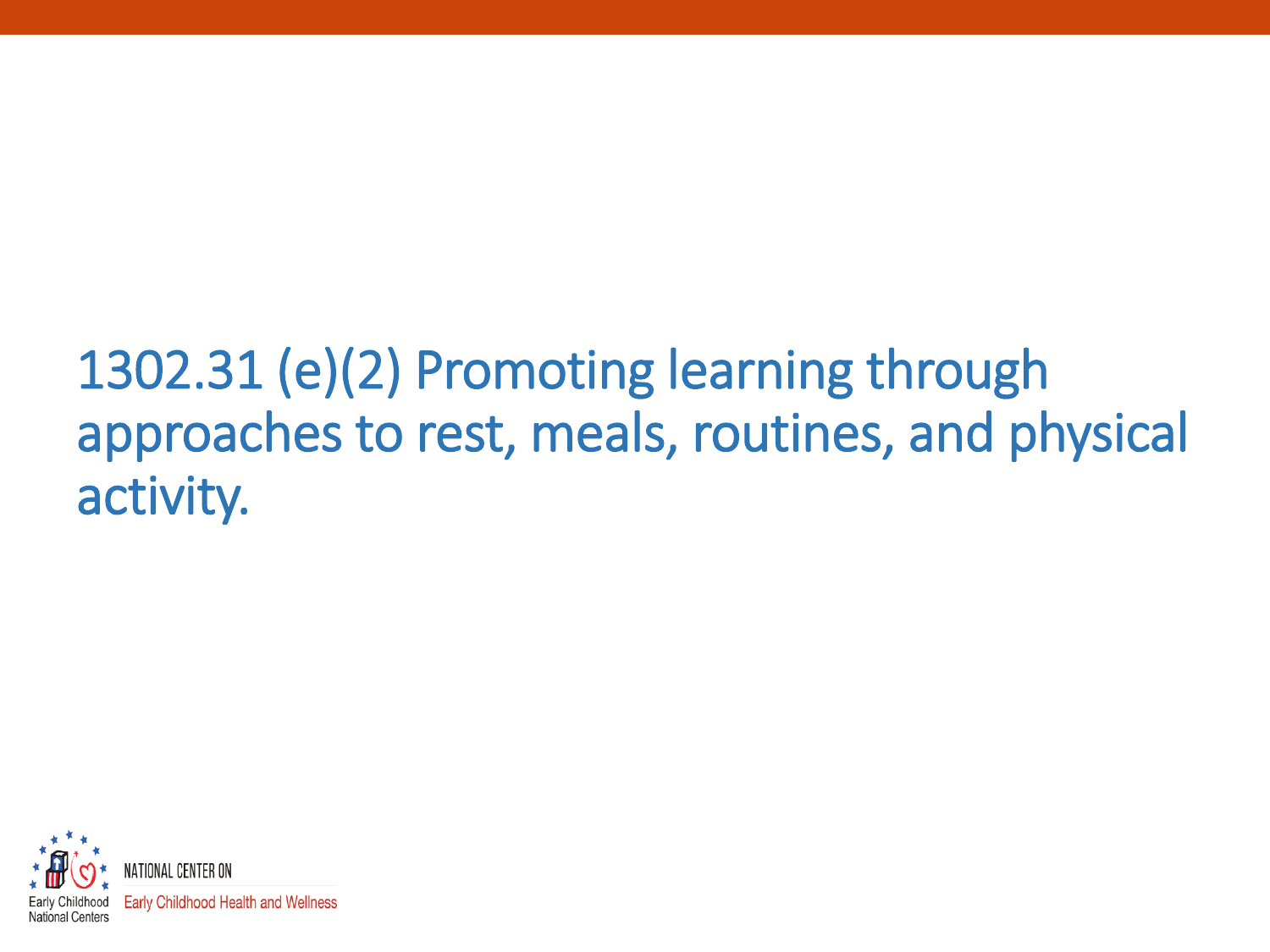#### 1302.46 Family support services for health, nutrition, and mental health.

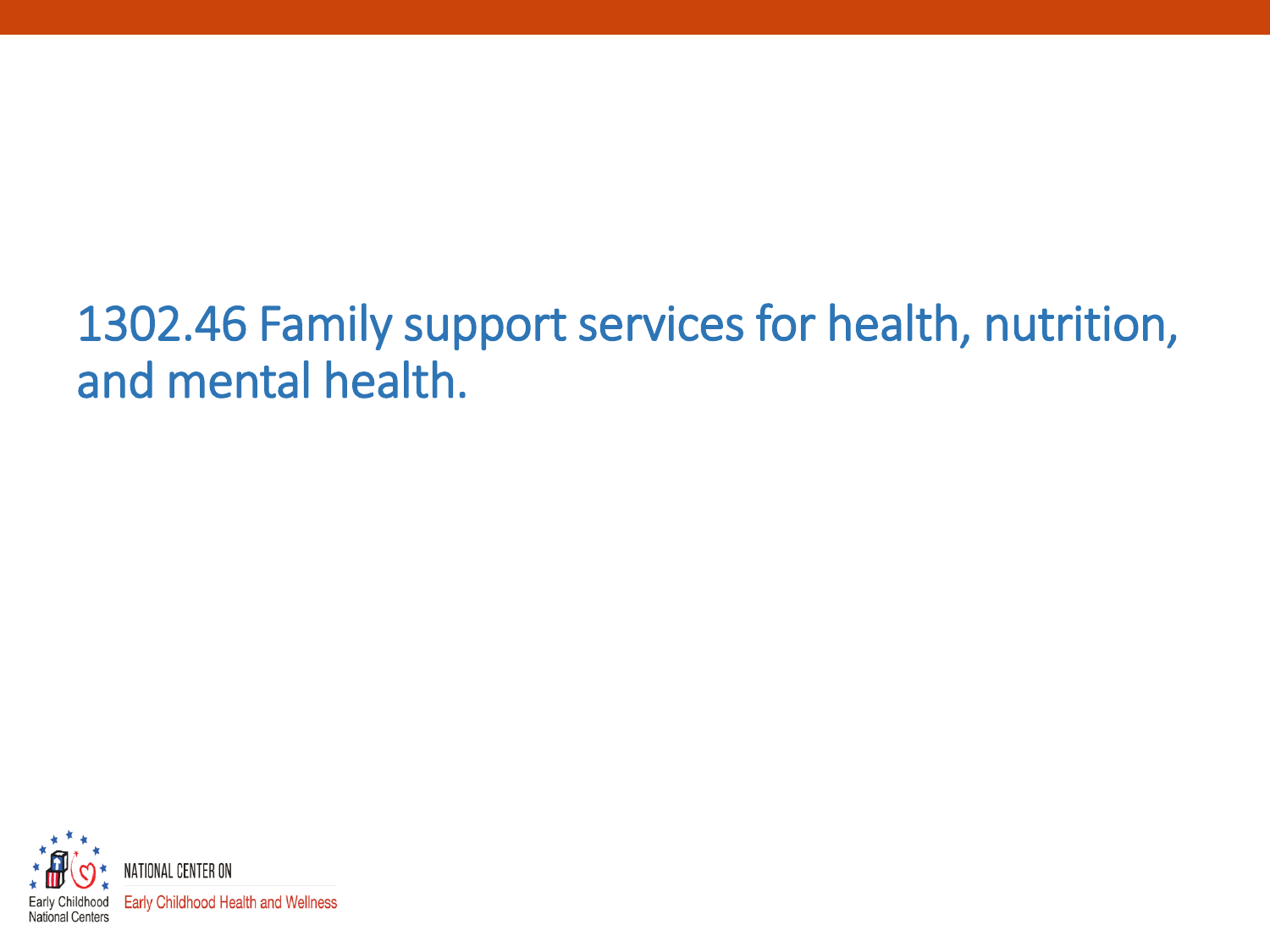

### Nutrition is "the foundation for the development of cognitive, motor, and socio-emotional skills through childhood and adulthood."

*Nutrition and brain development in early life. Nutrition Reviews Vol 72: 267-284*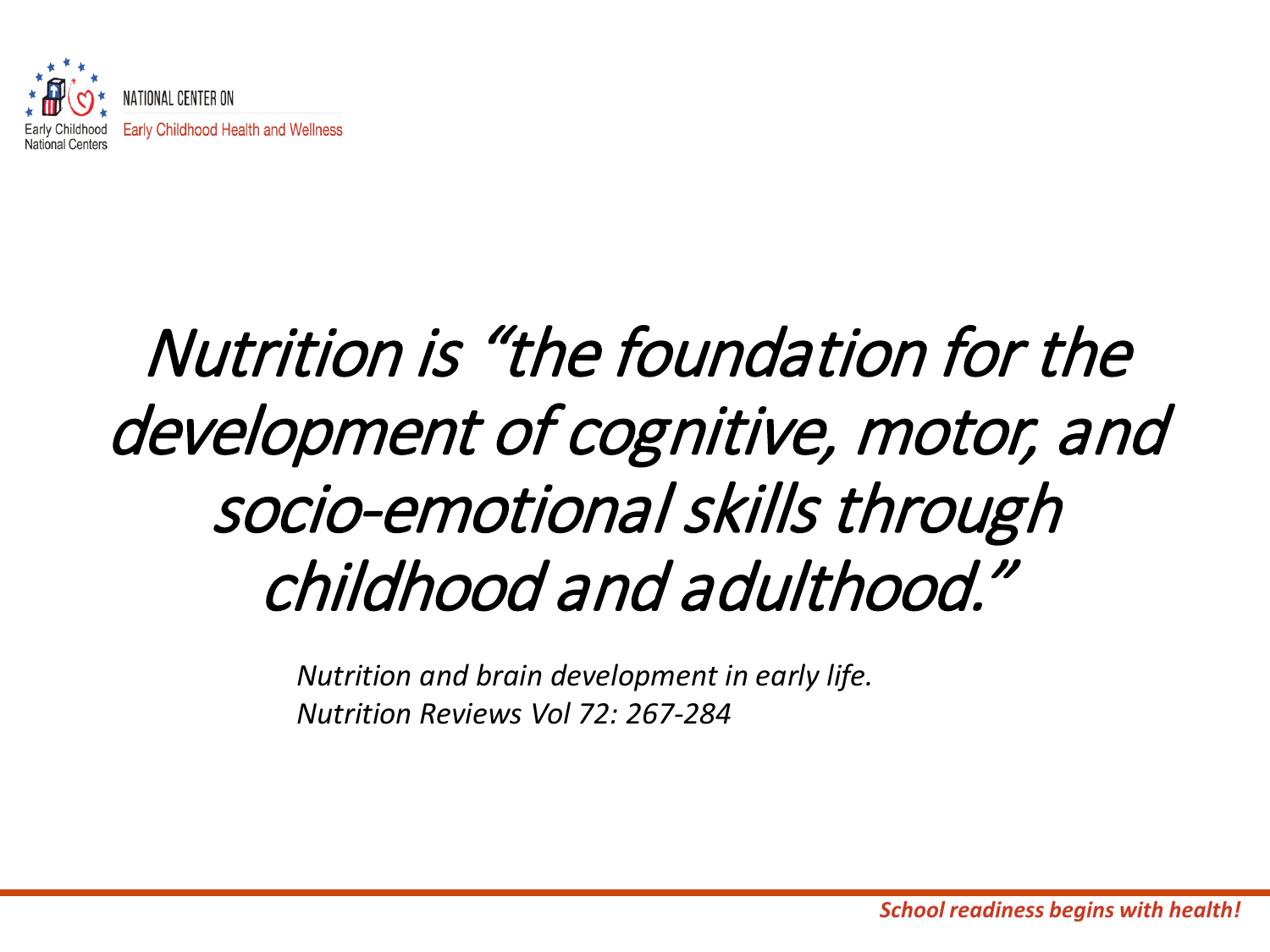

#### "I'll be honest with you . . . I think it's just as important or more important because like I said earlier, if you don't have healthy nutrition, then your body isn't ready to be able to be here. . . . If you have better nutrition, then in turn, hopefully you'll do better at school." (Carrie, teacher)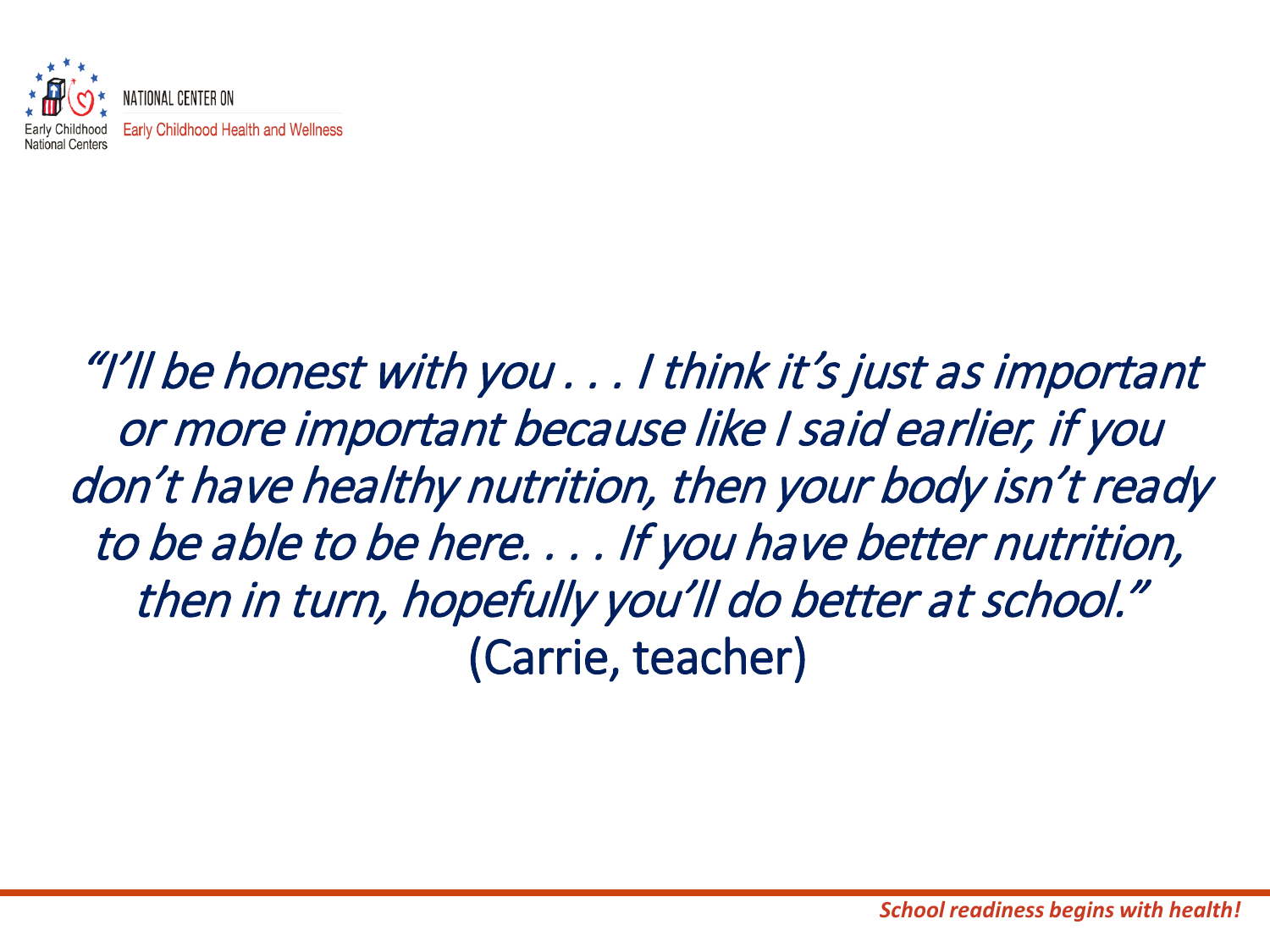Nutrition and the brain

#### Poor nutrition and growth is related to:

- Decreased cognition
- Motor skills
- Language
- Academic skills
- Attention problems



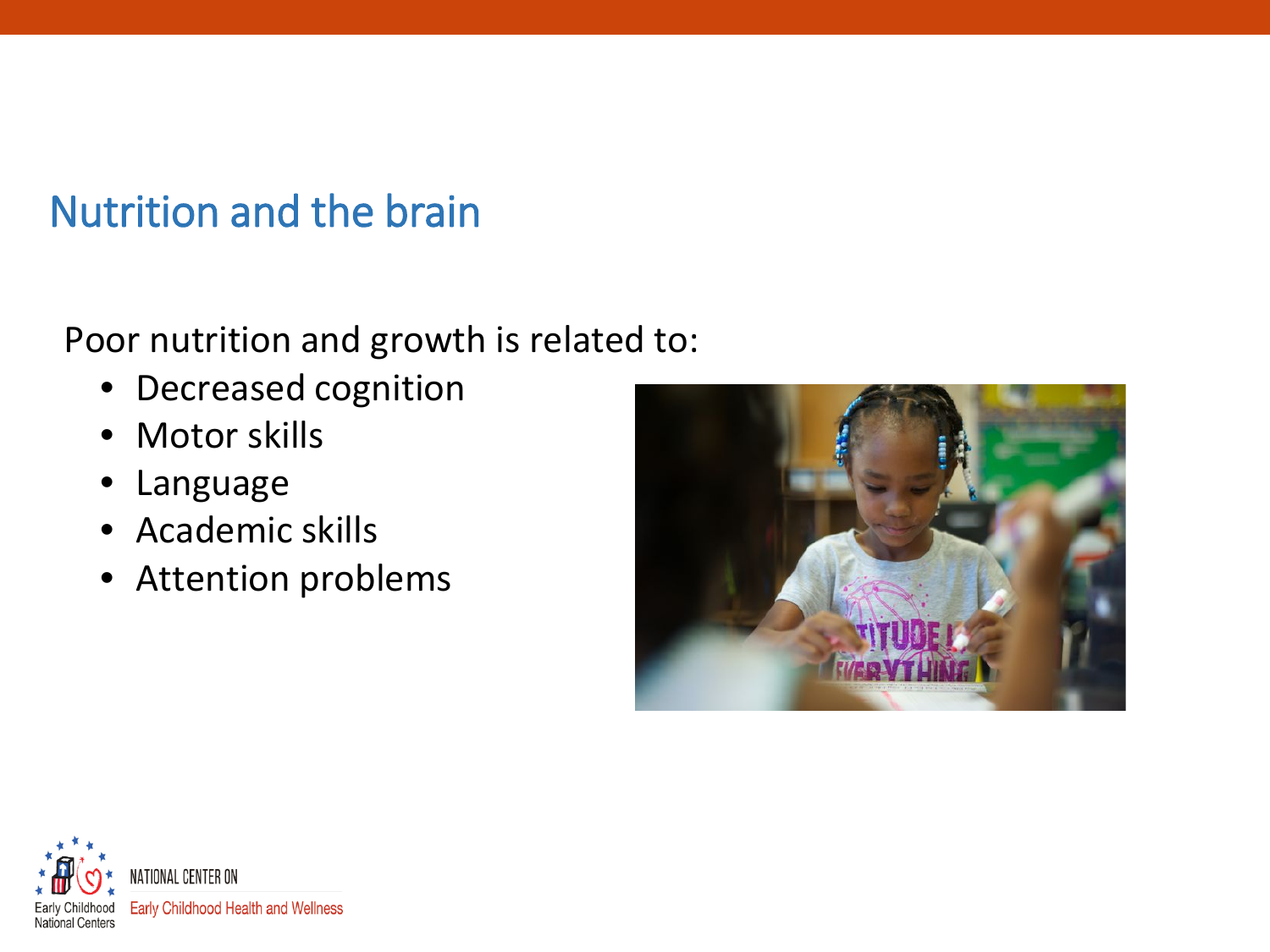#### What are the numbers at the national level?



One out of 3 children are obese or overweight before their 5th birthday.

Adapted from http://www.cdc.gov/obesity/downloads/PedNSSFactSheet.pdf

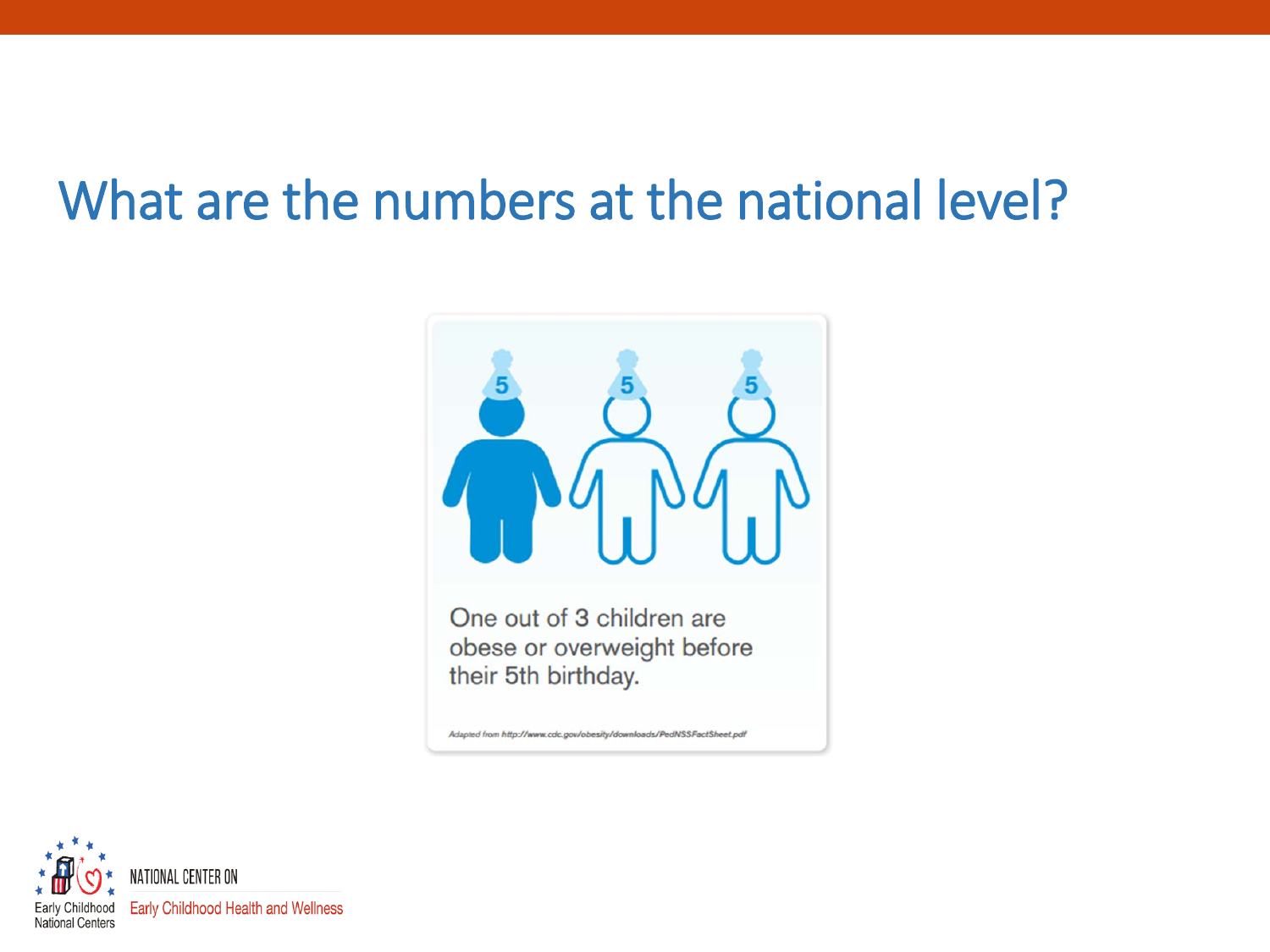### Obesity Prevalence: Low-Income Children



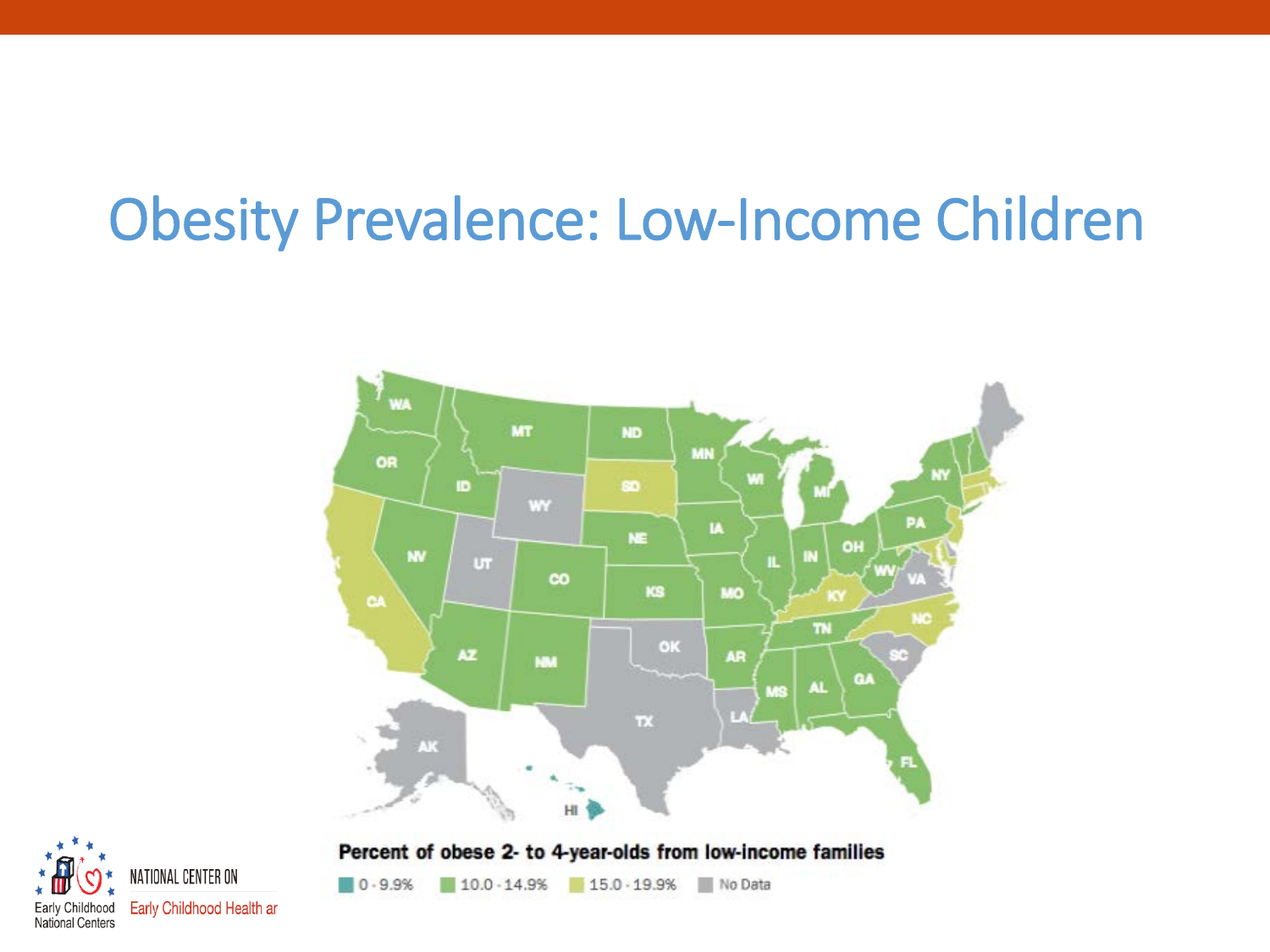#### What do we know?

In general, most young children:

- Are not eating enough fruit and vegetables (if any).
- If they are eating vegetables it is usually limited to the starchy one (i.e. potato and corn).
- Many consume sugary drinks, cereal, and snacks on a daily basis
- Sleep less than recommended amount.



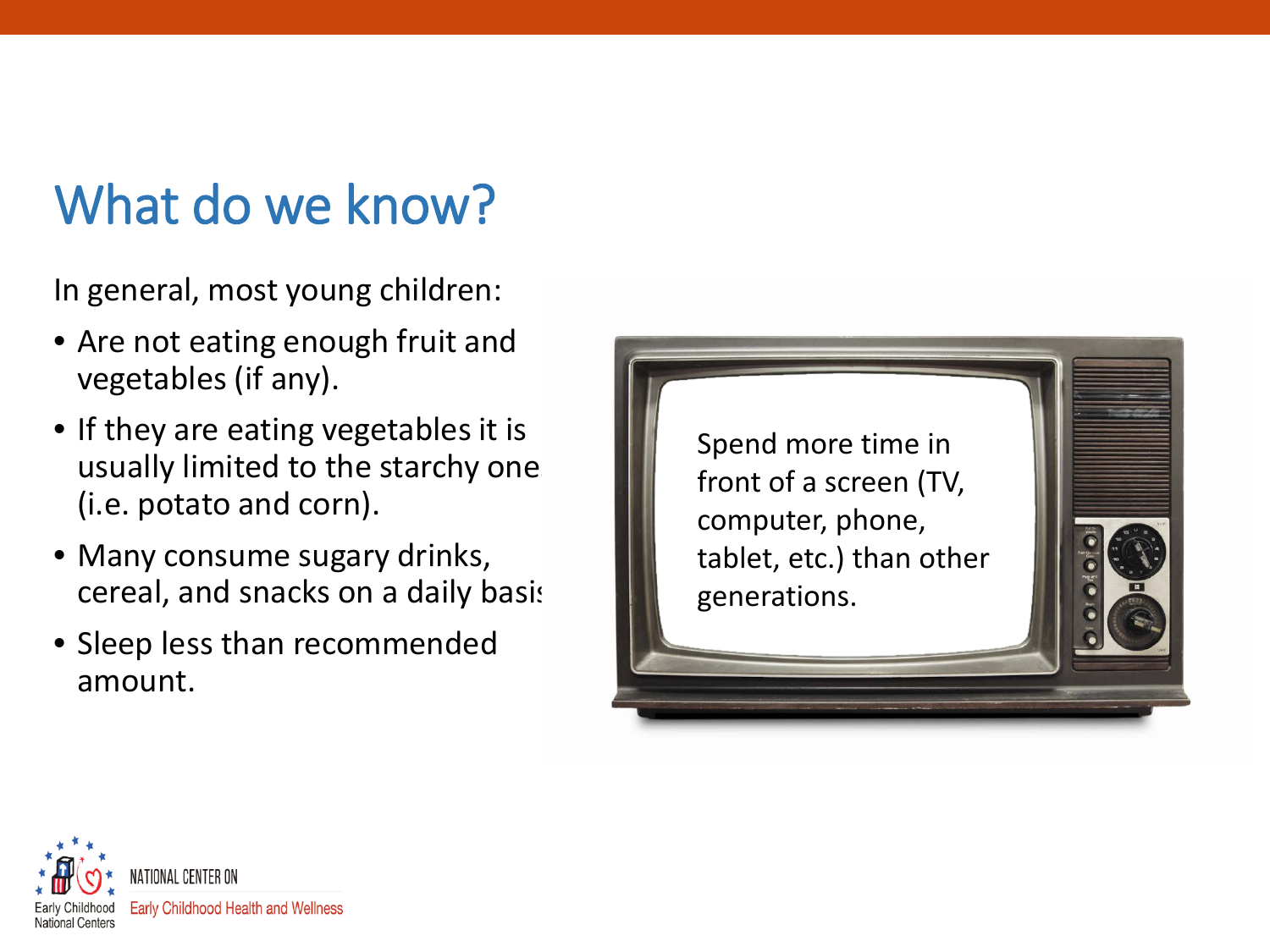#### Critical Period

- Children are acquiring their eating, activity, and sleep patterns.
- •Age 0-5 is a critical window to shape healthy habits.

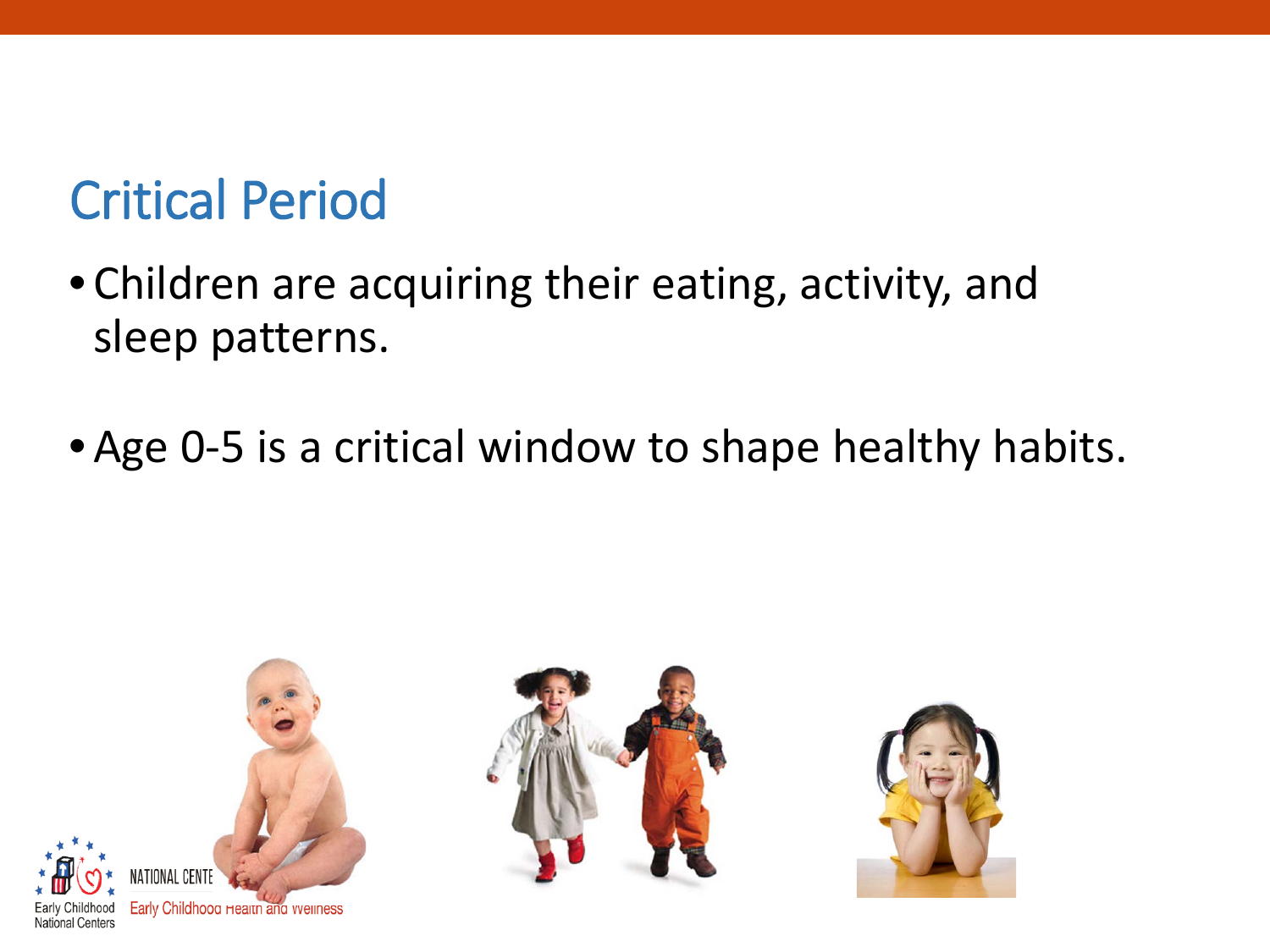

# What do we want children to learn about nutrition?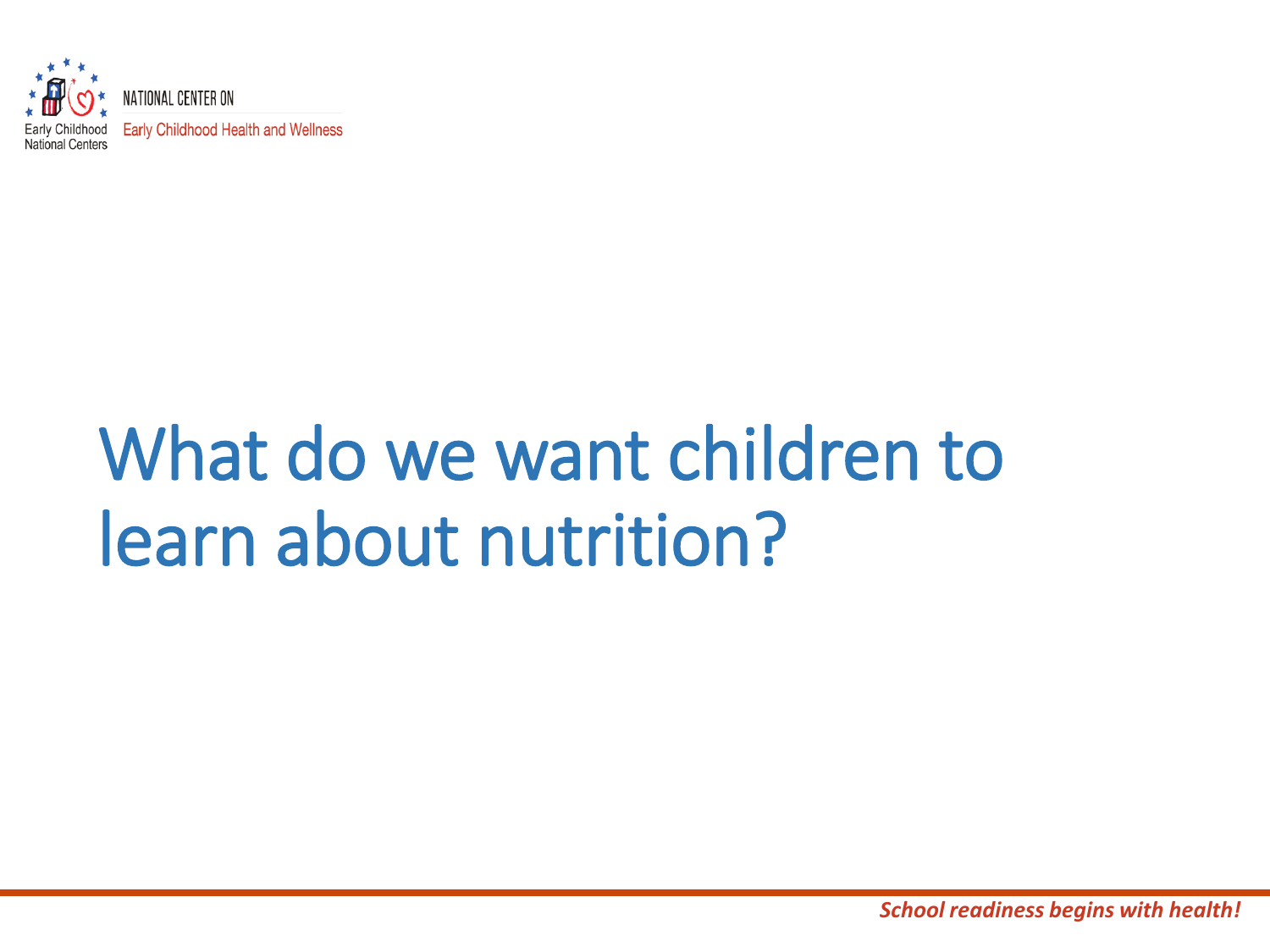#### Nutrition education

- Can support healthier habits
- A strategy for picky eaters
- Encourages variety of foods
- Opportunity to practice mealtime routines
- Role model social norms
- Explore other cultures
- Family and staff engagement tool

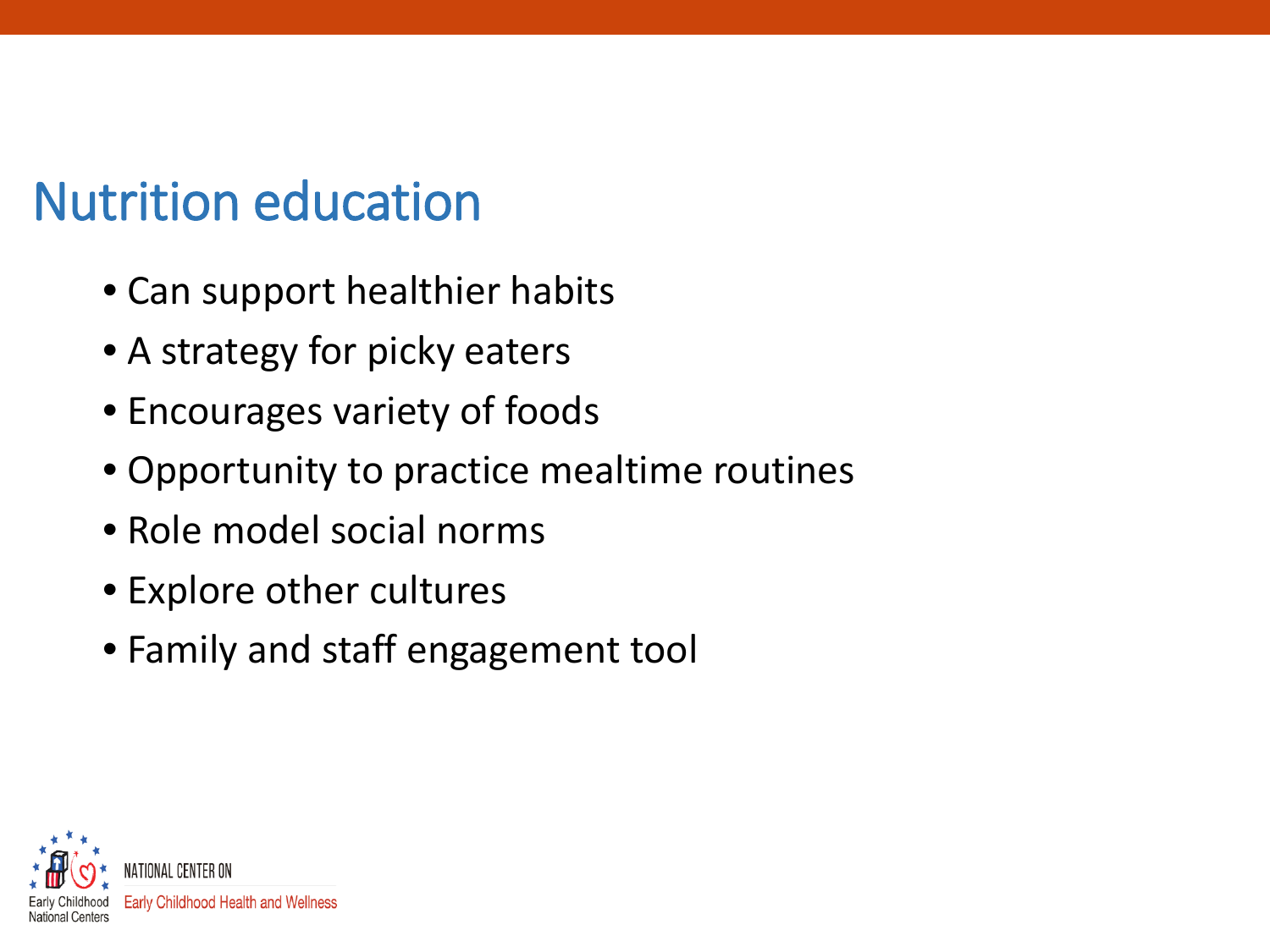#### Early Learning Framework

|                                               | <b>CENTRAL DOMAINS</b>                  |                                                             |                                        |                                   |                                                                           |
|-----------------------------------------------|-----------------------------------------|-------------------------------------------------------------|----------------------------------------|-----------------------------------|---------------------------------------------------------------------------|
|                                               | <b>APPROACHES TO</b><br><b>LEARNING</b> | <b>SOCIAL AND</b><br><b>EMOTIONAL</b><br><b>DEVELOPMENT</b> | <b>LANGUAGE AND</b><br><b>LITERACY</b> | <b>COGNITION</b>                  | PERCEPTUAL,<br><b>MOTOR, AND</b><br><b>PHYSICAL</b><br><b>DEVELOPMENT</b> |
| A INFANT/<br><b>TODDLER</b><br><b>DOMAINS</b> | Approaches to<br>Learning               | Social and Emotional<br>Development                         | Language and<br>Communication          | Cognition                         | Perceptual,<br>Motor, and Physical<br>Development                         |
| <b>• PRESCHOOLER</b><br><b>DOMAINS</b>        | Approaches to<br>Learning               | <b>Social and Emotional</b><br>Development                  | Language and<br>Communication          | <b>Mathematics</b><br>Development | Perceptual,<br>Motor, and Physical<br>Development                         |
|                                               |                                         |                                                             | Literacy                               | <b>Scientific Reasoning</b>       |                                                                           |

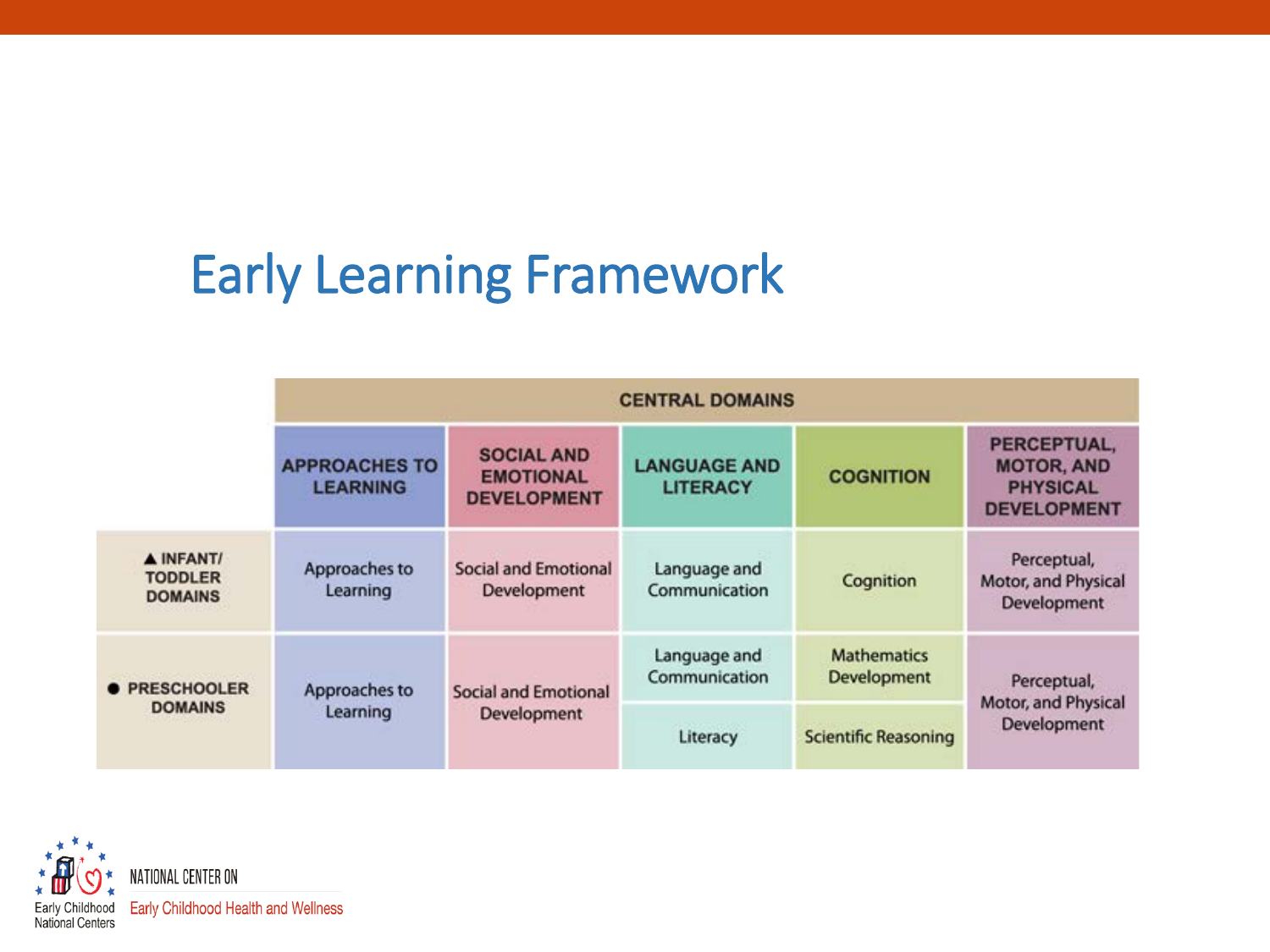#### Nutrition Education

- Create nutrition education that allows children to explore the texture, smell, taste of new foods.
- Integrate nutrition into the daily curriculum.
	- Practice fine motor skills by sorting play food or dried beans by color.
	- Build gross motor skills with a class garden
	- Reinforce colors and shapes with fresh fruits and vegetables (can cut into shapes)
	- Build language skills by asking a child to describe a new food. How did it taste? What does it feel like?



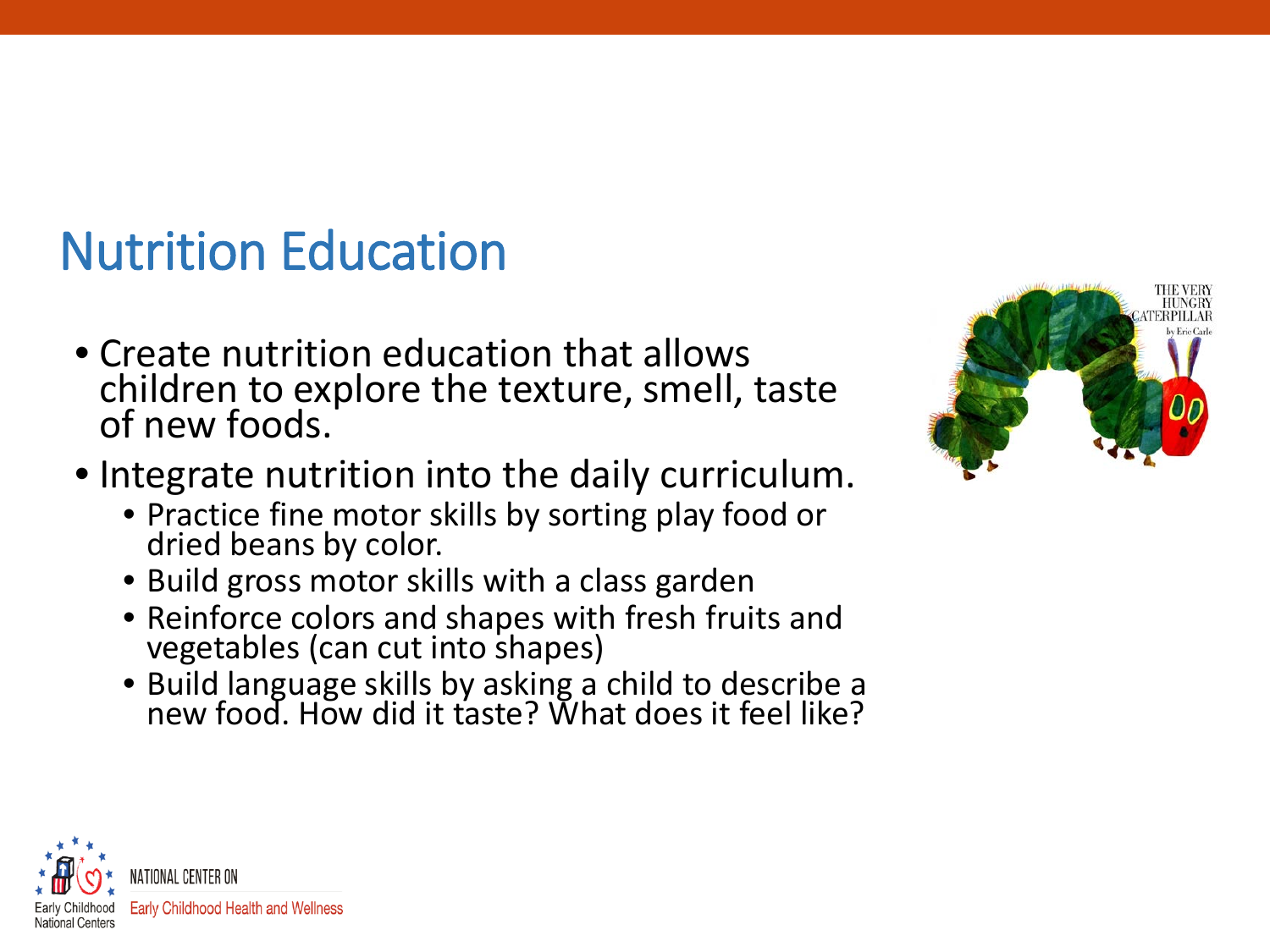

#### Small Group Activity

Think of a nutrition activity you've done or that happens in your programs.

Why did you or your staff create this activity?

What did you want the children to learn?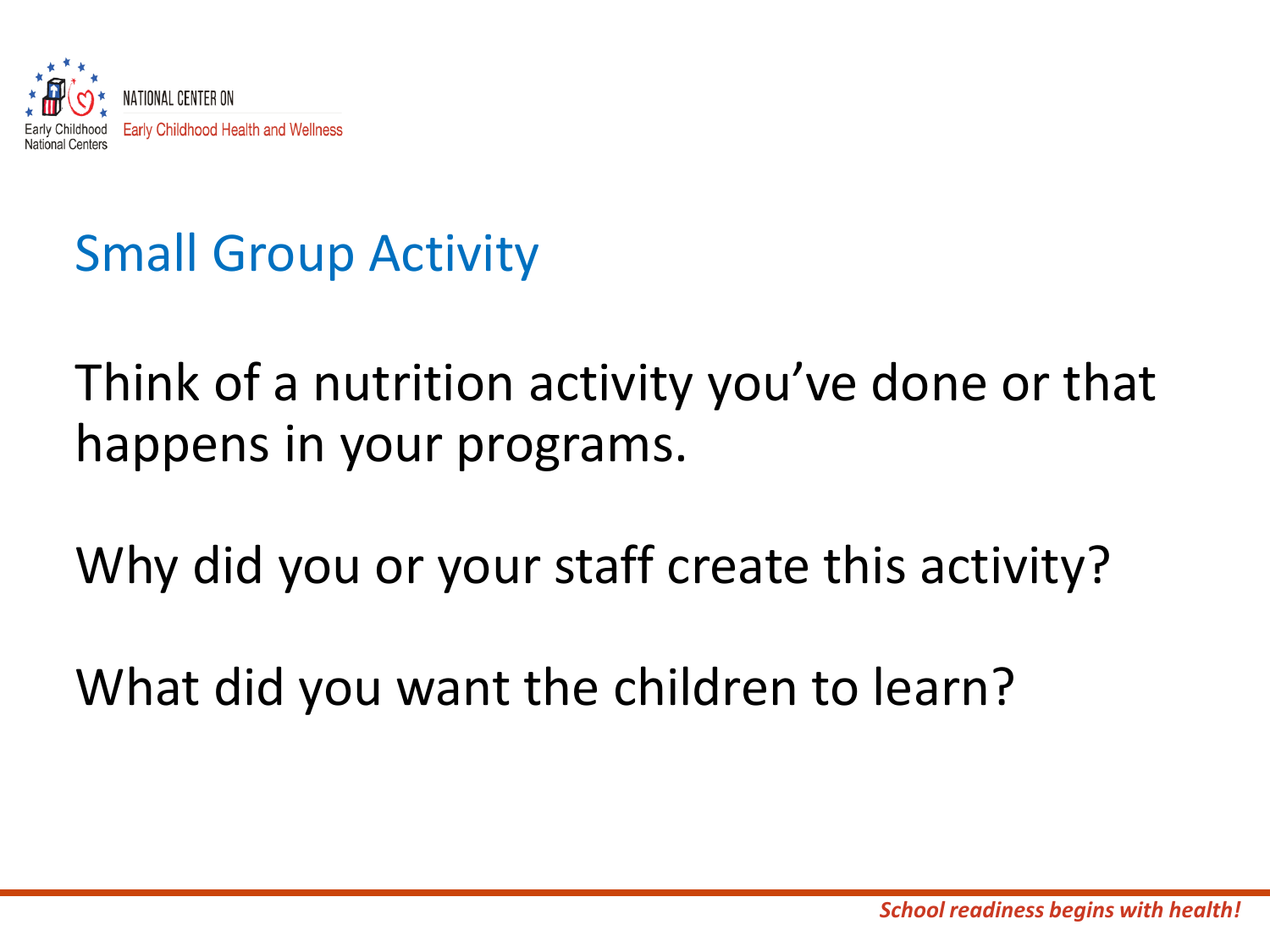







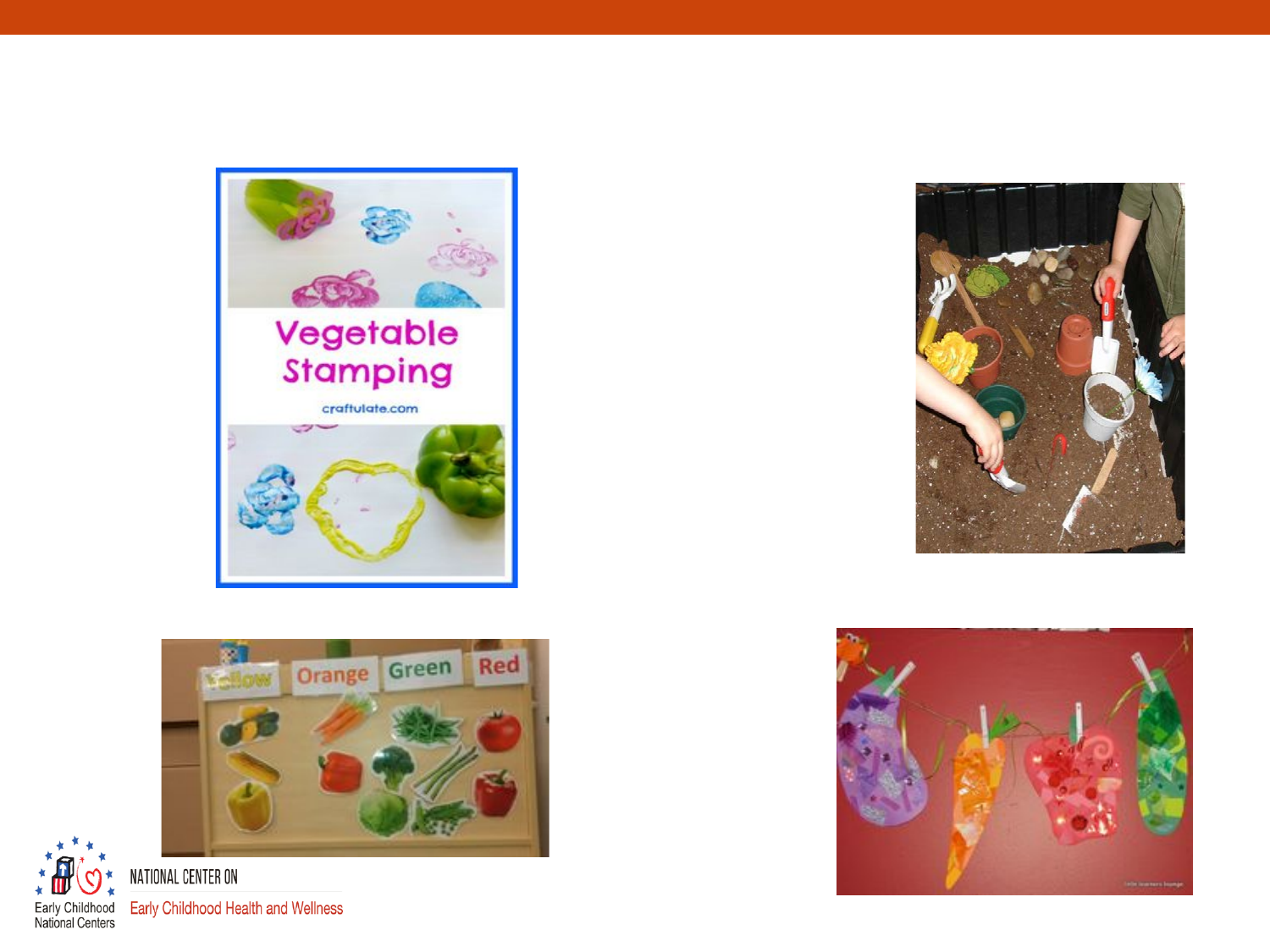#### The role of teachers

- Potential to influence behaviors
- Trusted source of information for children and families
- •More effective than outside health educators

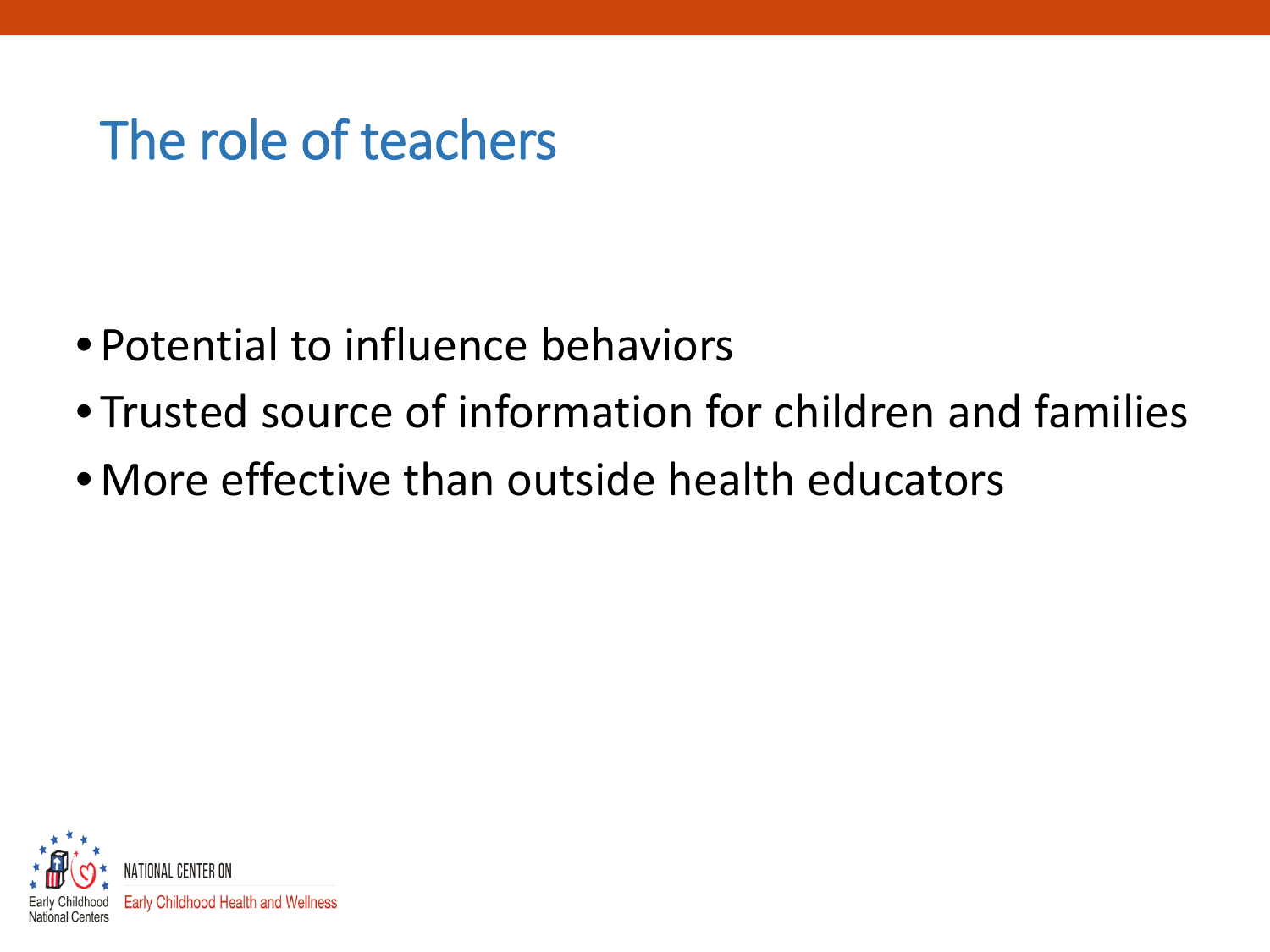

### **Discussion**

What are some common barriers you hear regarding implementing nutrition education?

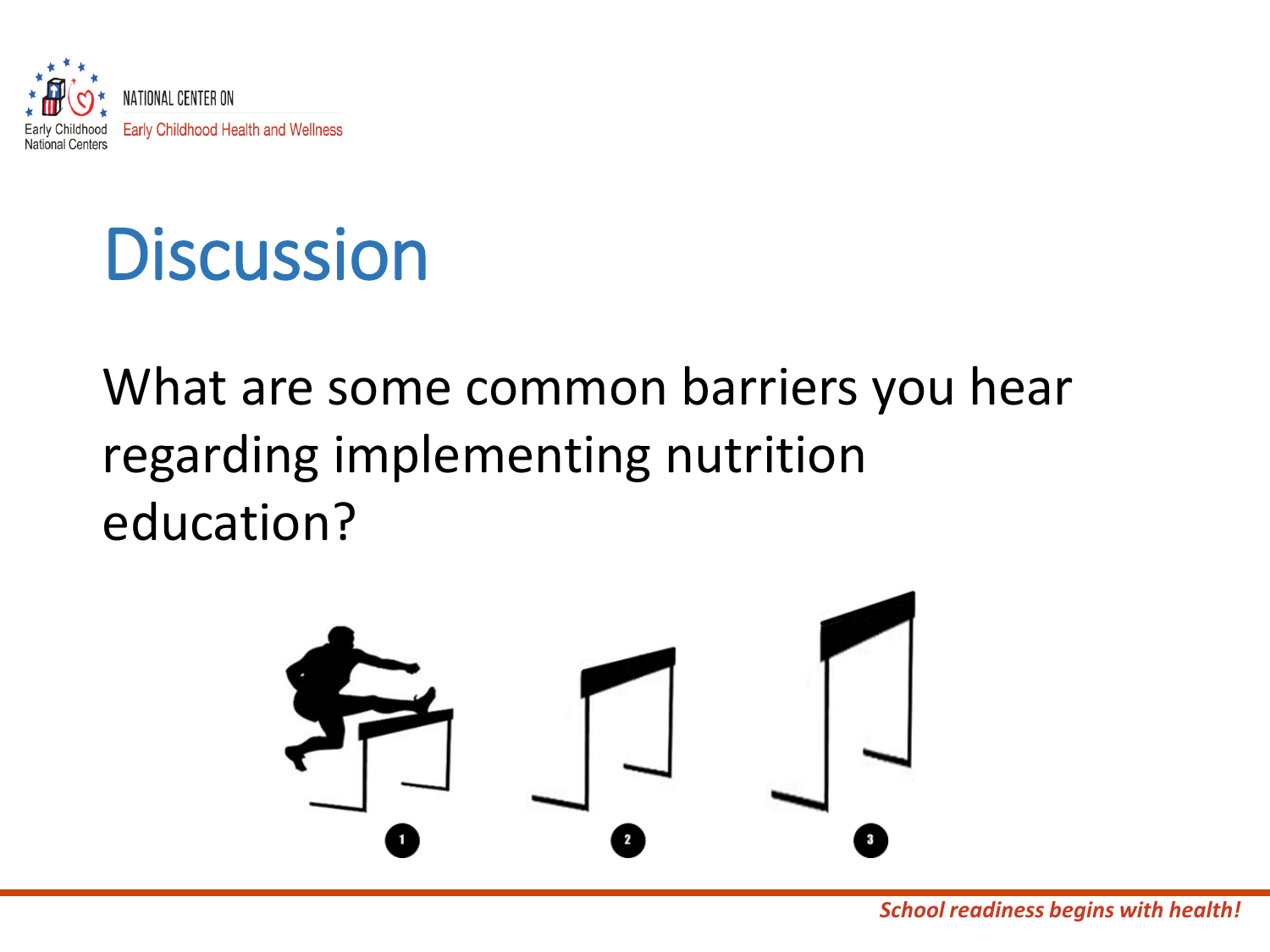### Nutrition knowledge and efficacy

- Teachers report low efficacy to deliver nutrition information
- Lack of formal training for ECE curricula/training
- Link to program/child outcomes
	- Mealtime environment
	- Nutrition education

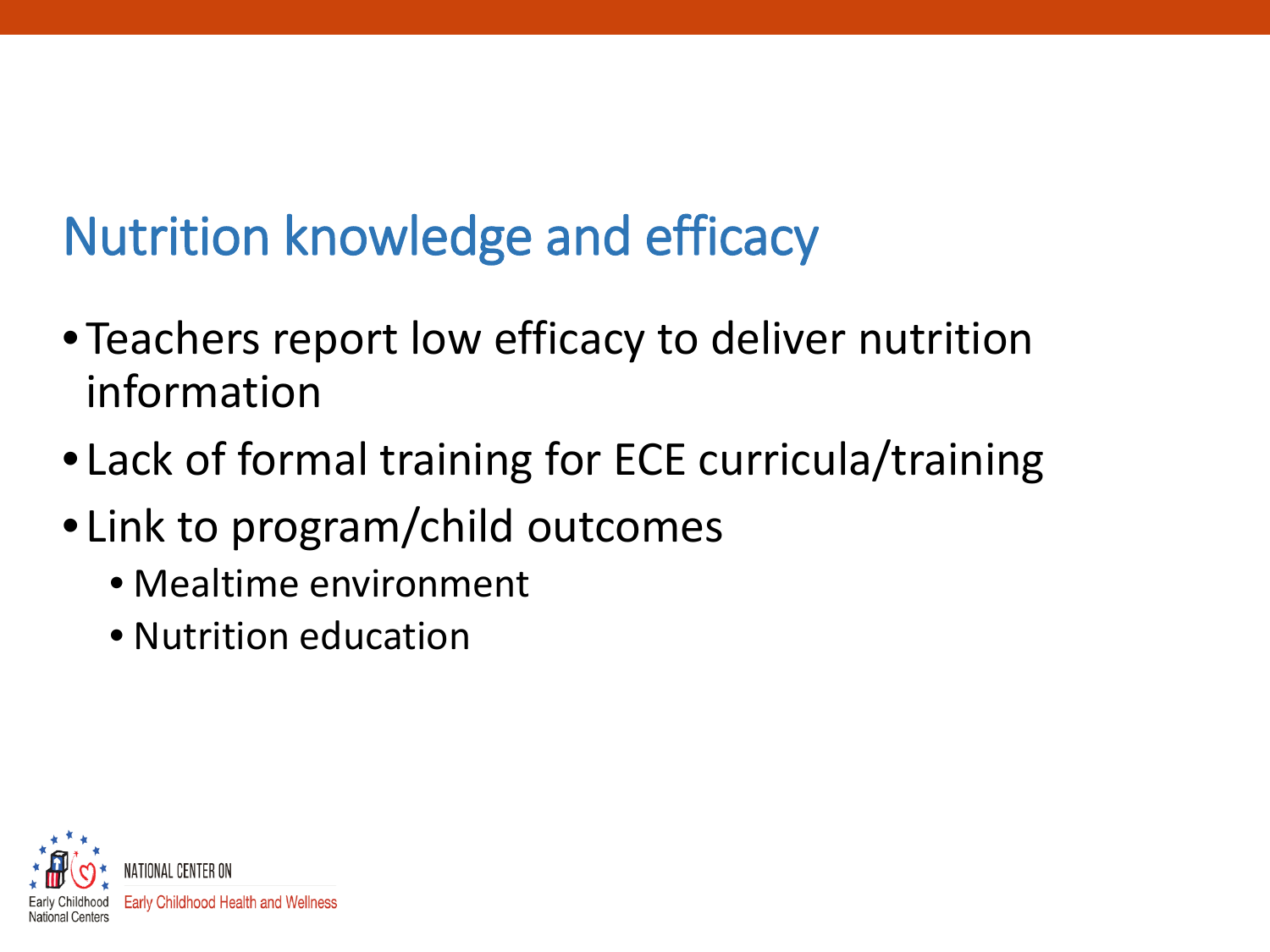#### The role of health managers

- Provide content expertise
- Partner with staff
- Support implementation and family engagement

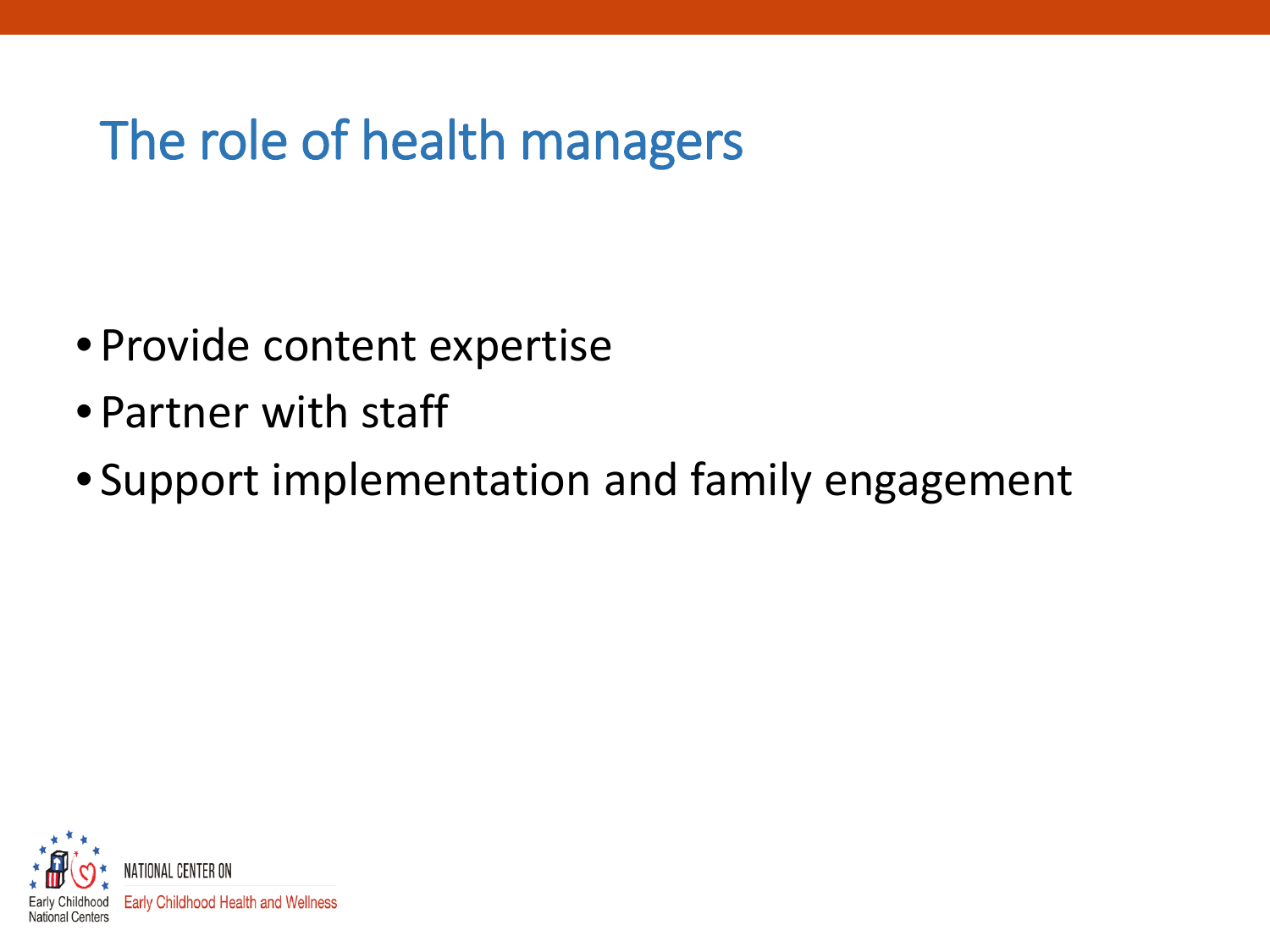#### What are knowledge or performance gaps you see?

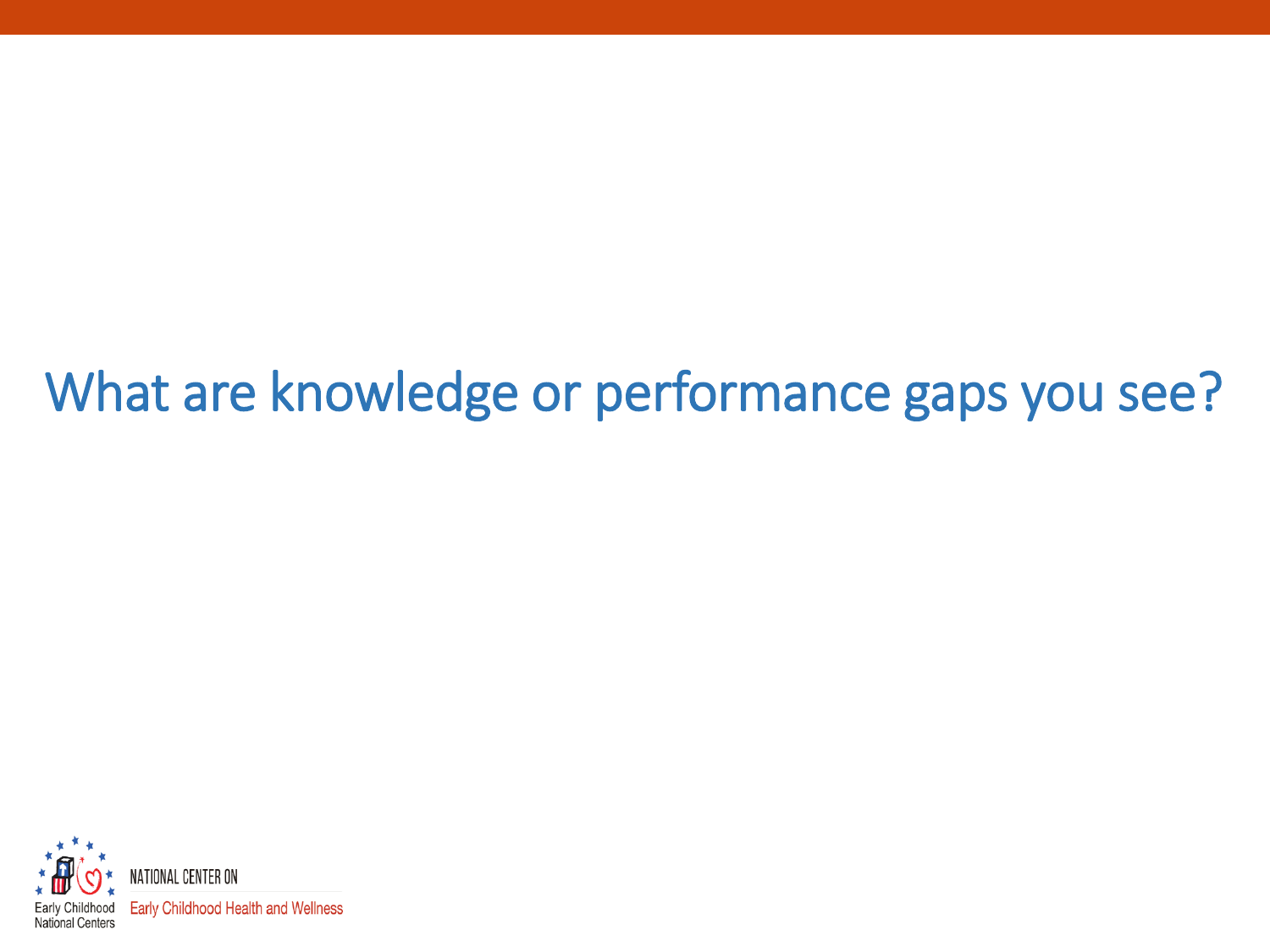

#### Opportunities for nutrition education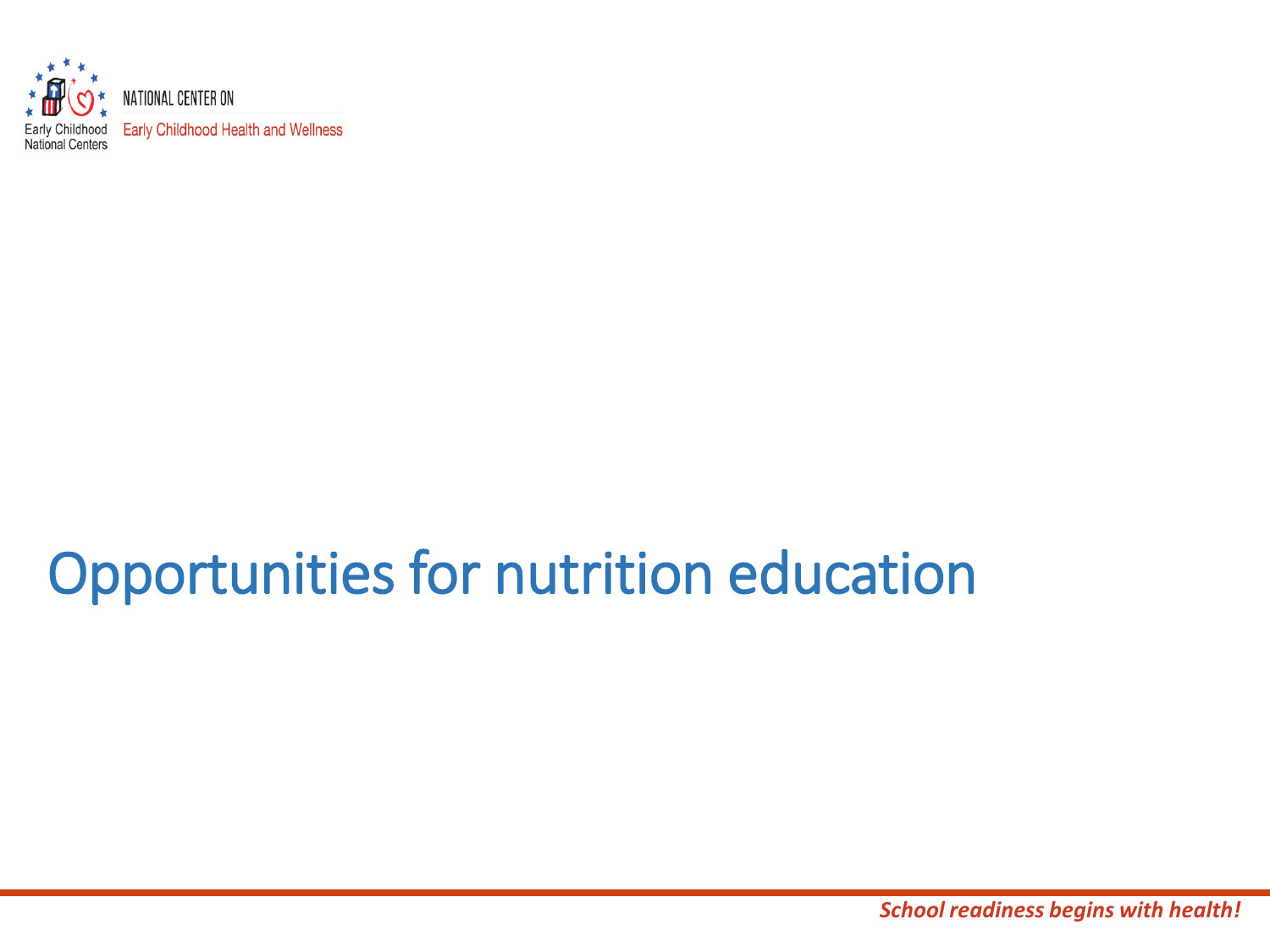#### Family Style Meals: opportunities to build healthy habits

- •Introduces and encourages children to new foods
- Encourages teachers to model healthy eating
- Provides opportunities for nutrition education
- Teaching serving sizes
- •Offers variety of healthy foods
- Teaches food safety





**You may need to introduce a food 10-15 times before a child will accept it!**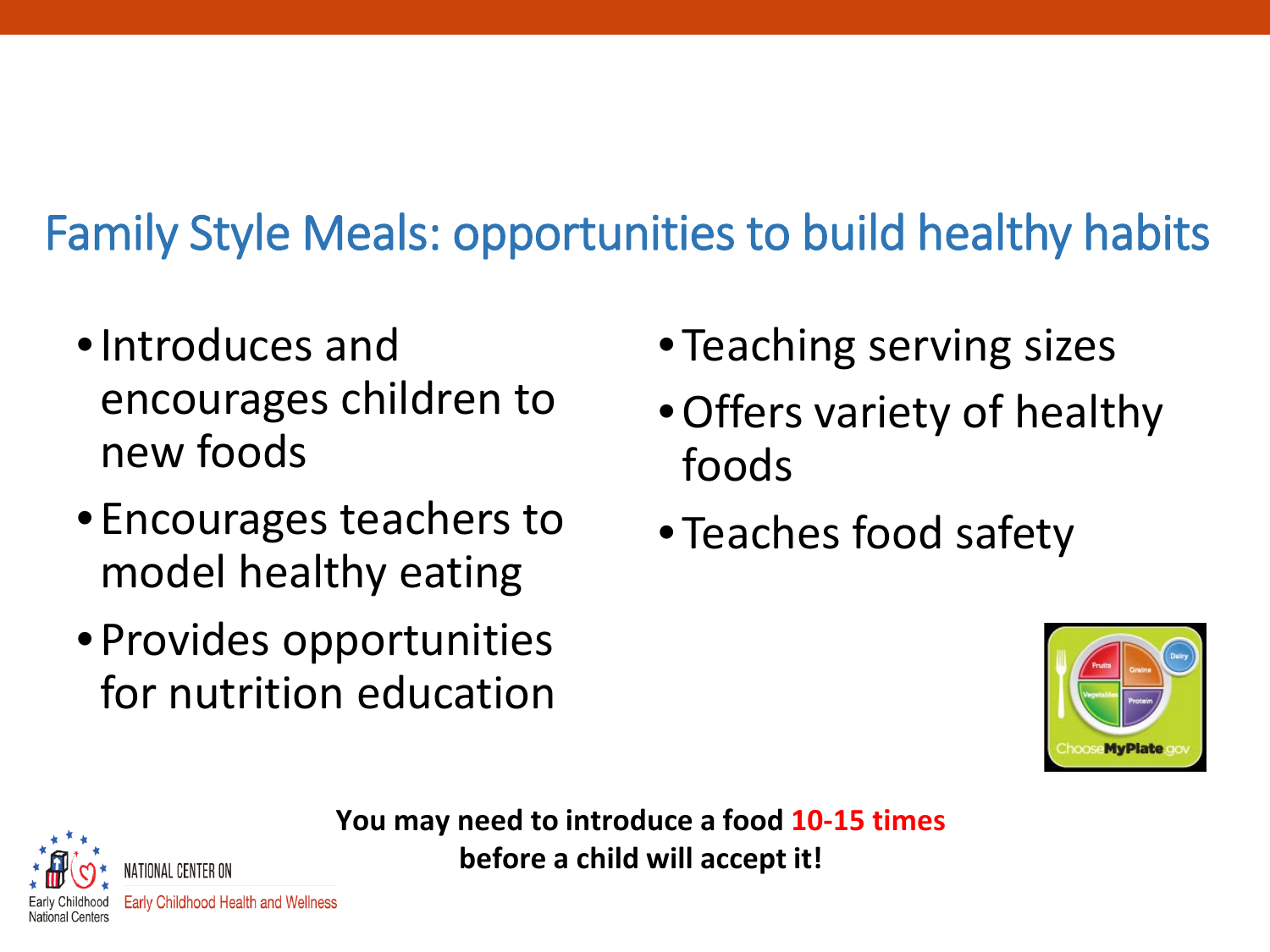#### Create a positive eating environment

- •Avoid the "clean your plate" mentality
- Encourages children to listen to their own hunger and satiety cues
- Can create positive affects on child's food preference



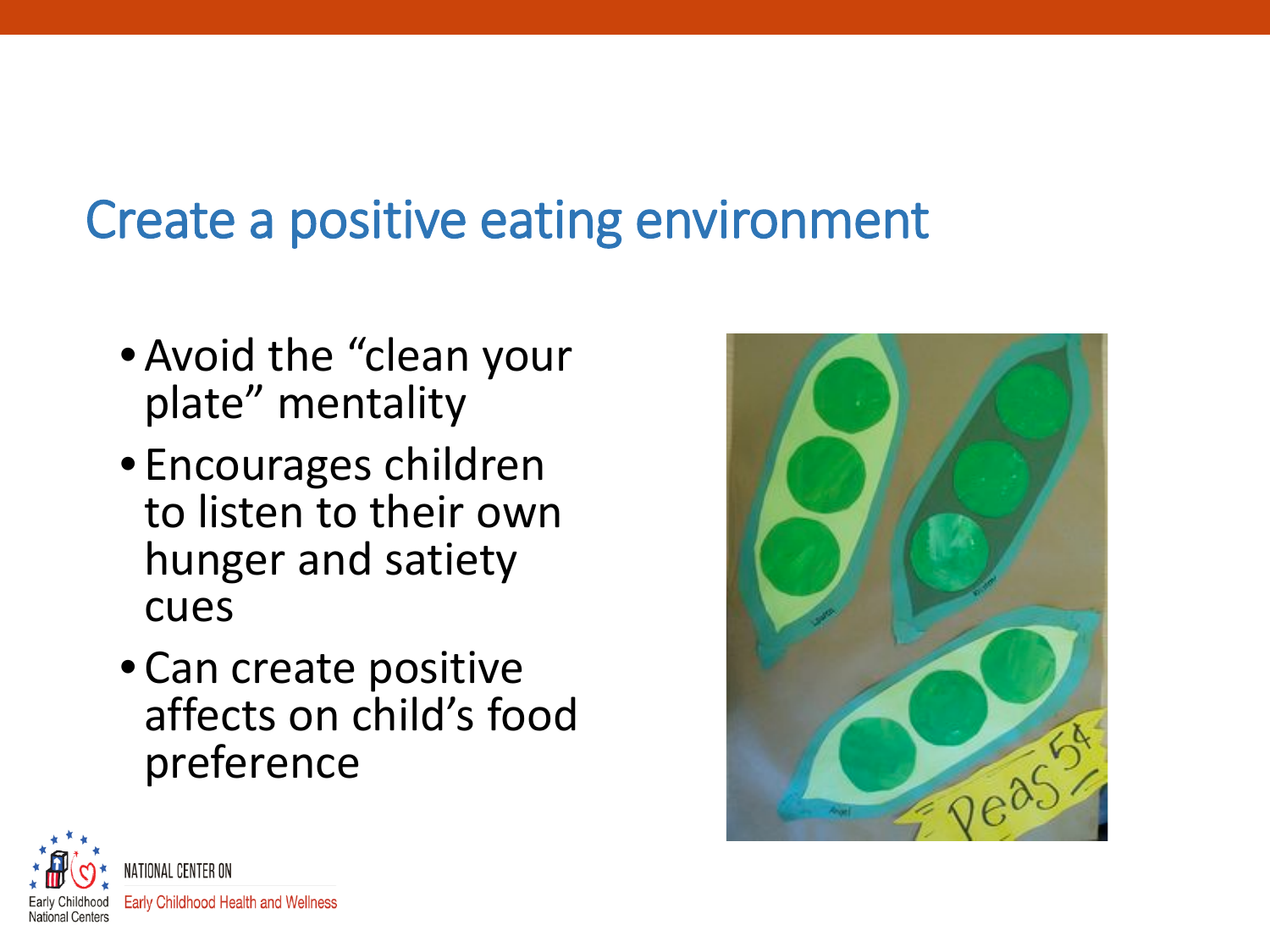# Nutrition

"I am learning **ABOUT healthy eating and drinking."**



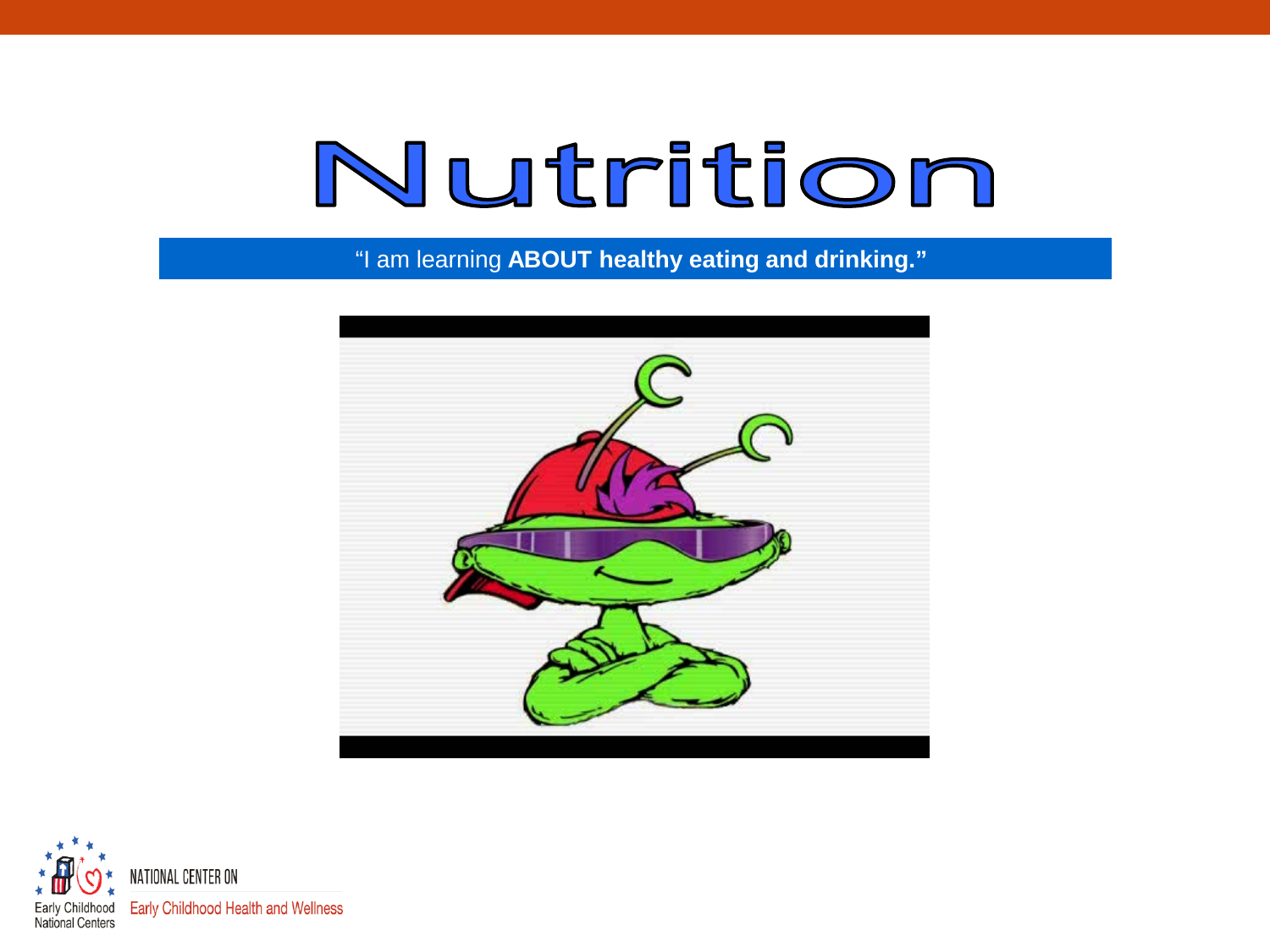#### Integrate into existing curricula

- Letters
- Colors
- Shapes
- Seasons
- •Menu changes

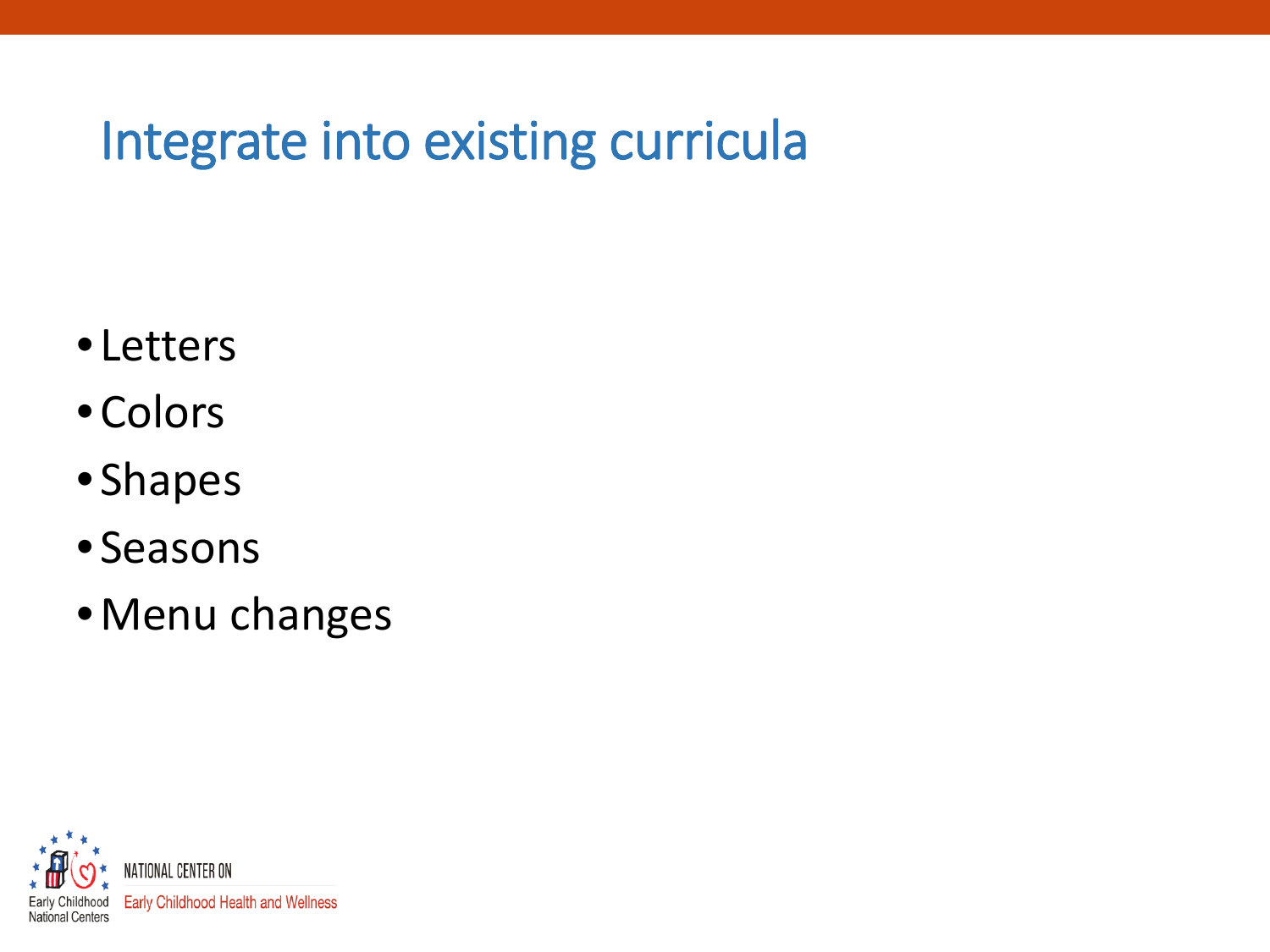#### Make Nutrition Part of Your Daily Routine

- arrival time
- breakfast time
- greeting circle time
- group time
- gross motor time
- lunch time
- story time
- snack time
- outside time
- closing circle time

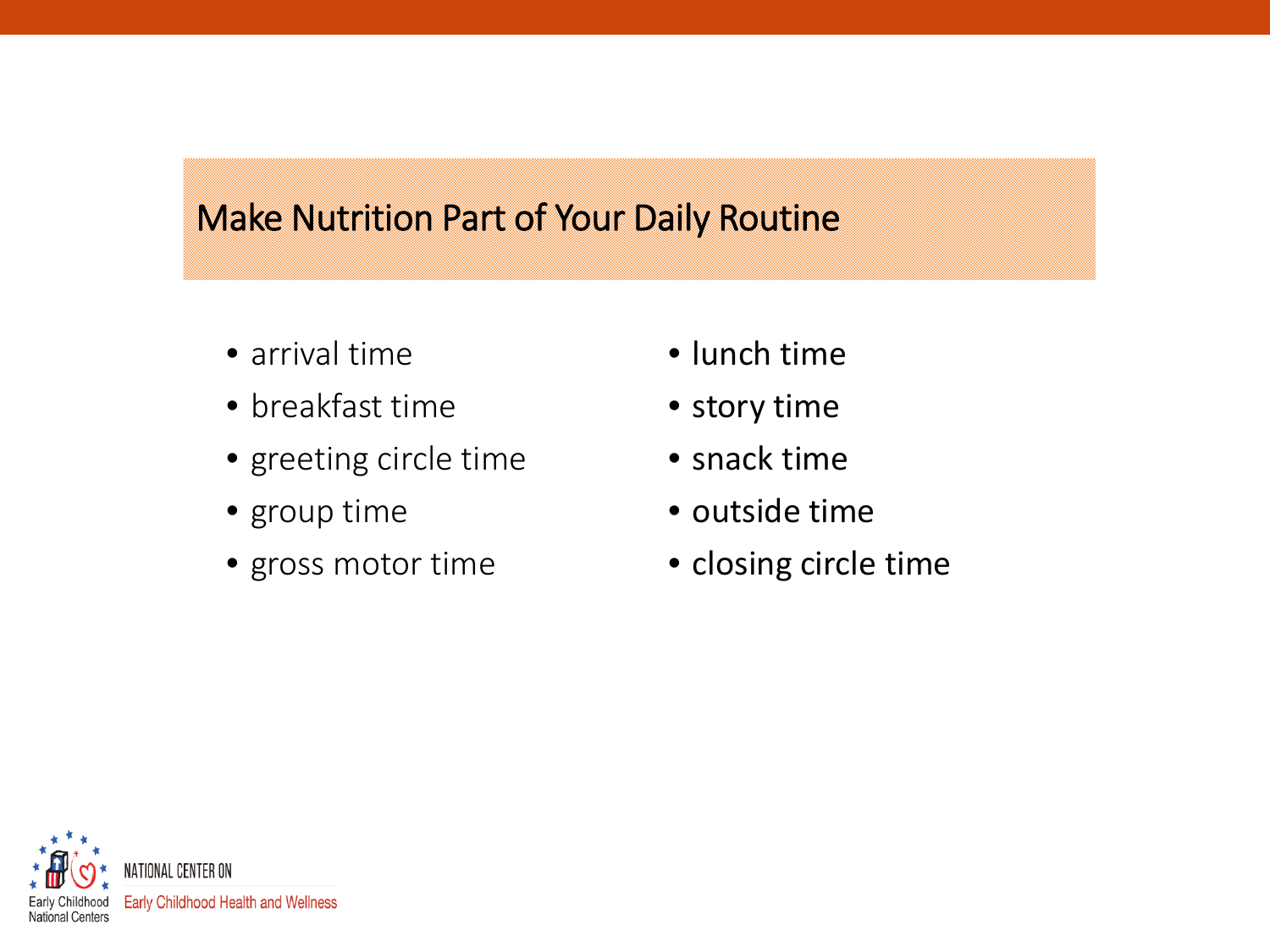#### Group activity

- Think of an activity within your daily program routine.
- Consider how nutrition can be integrated as a learning tool.
- How does this fit within the learning domains?

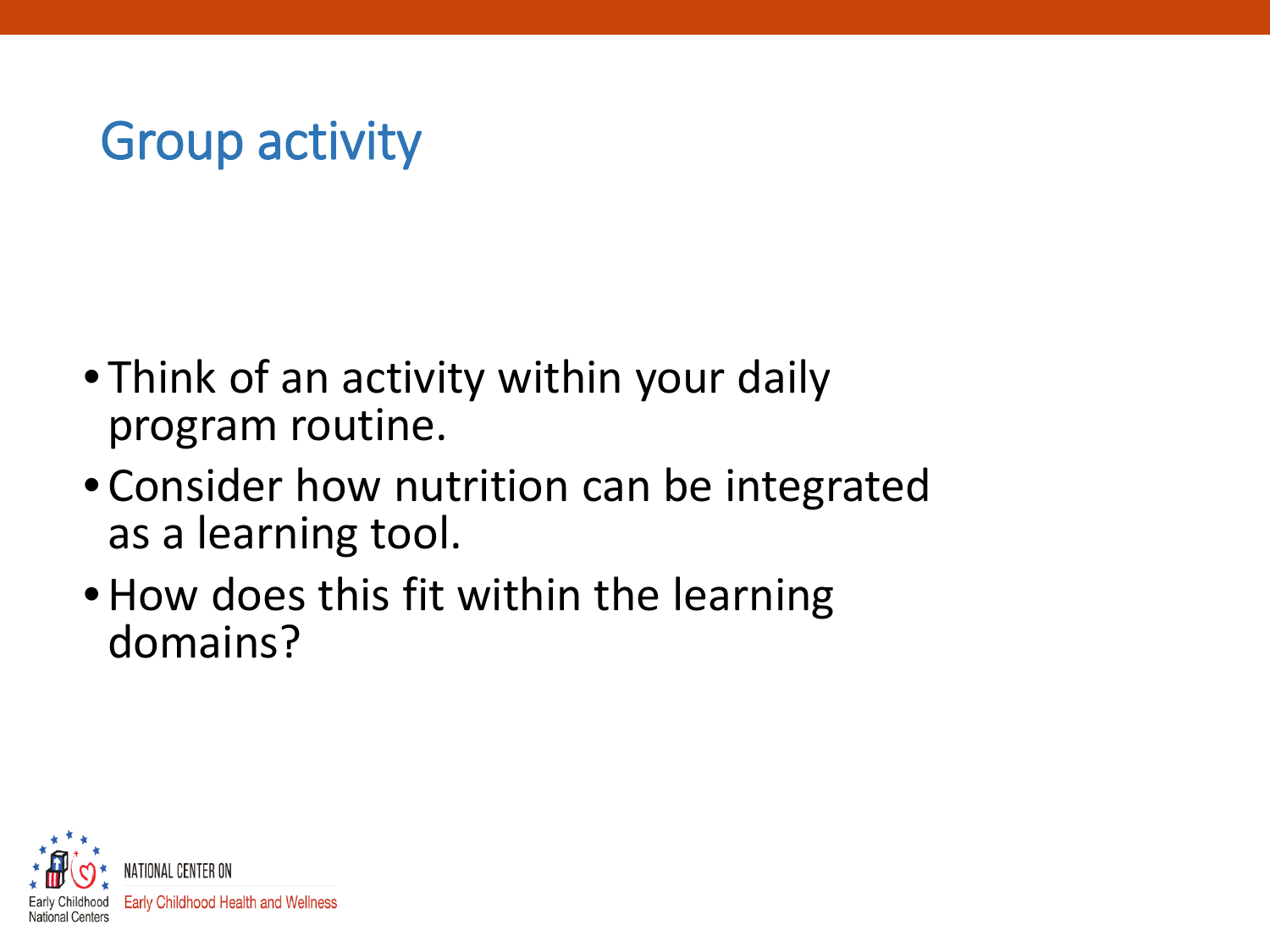#### Nutrition focused lesson plans

- Eat Play Grow
- •Harvest for Healthy Kids
- •I am Moving, I am Learning
- Little Voices for Healthy Choices
- •Head Start Body Smart
- Care Connection
- Color Me Healthy

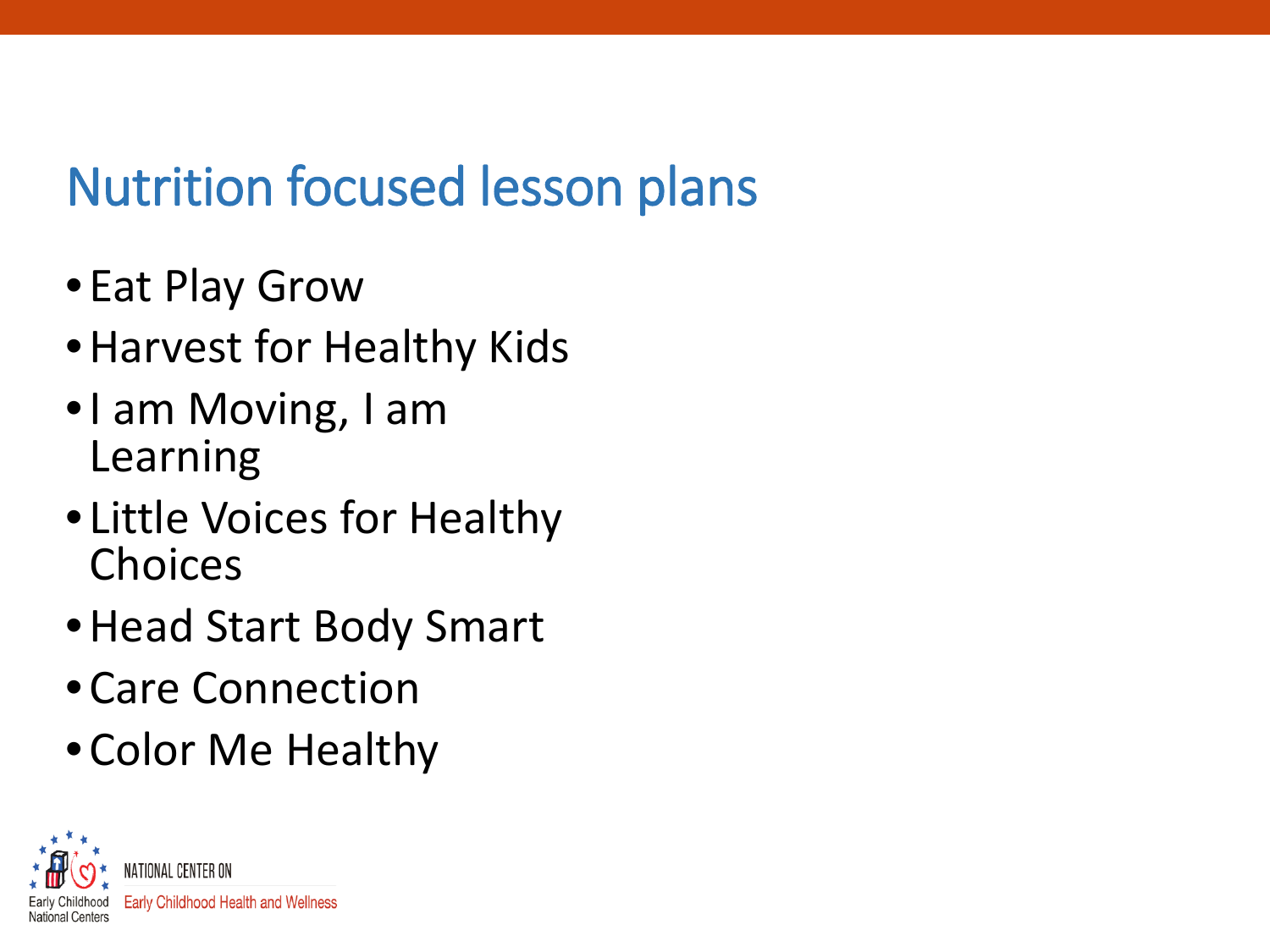#### Food based experiences

- Engages all the senses
- •Great way to introduce children to new foods



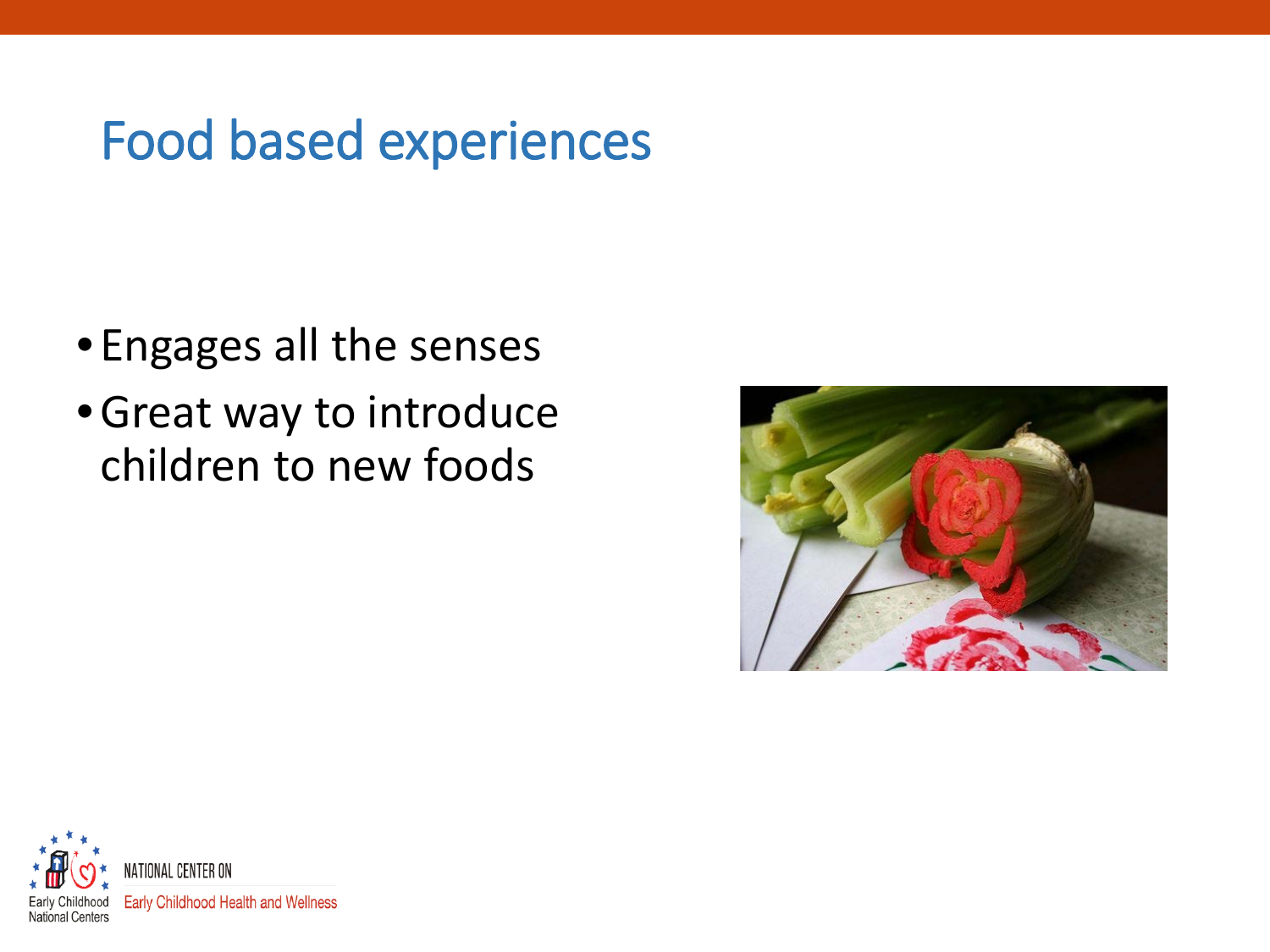

## What are strategies you have used to provide food for nutrition education?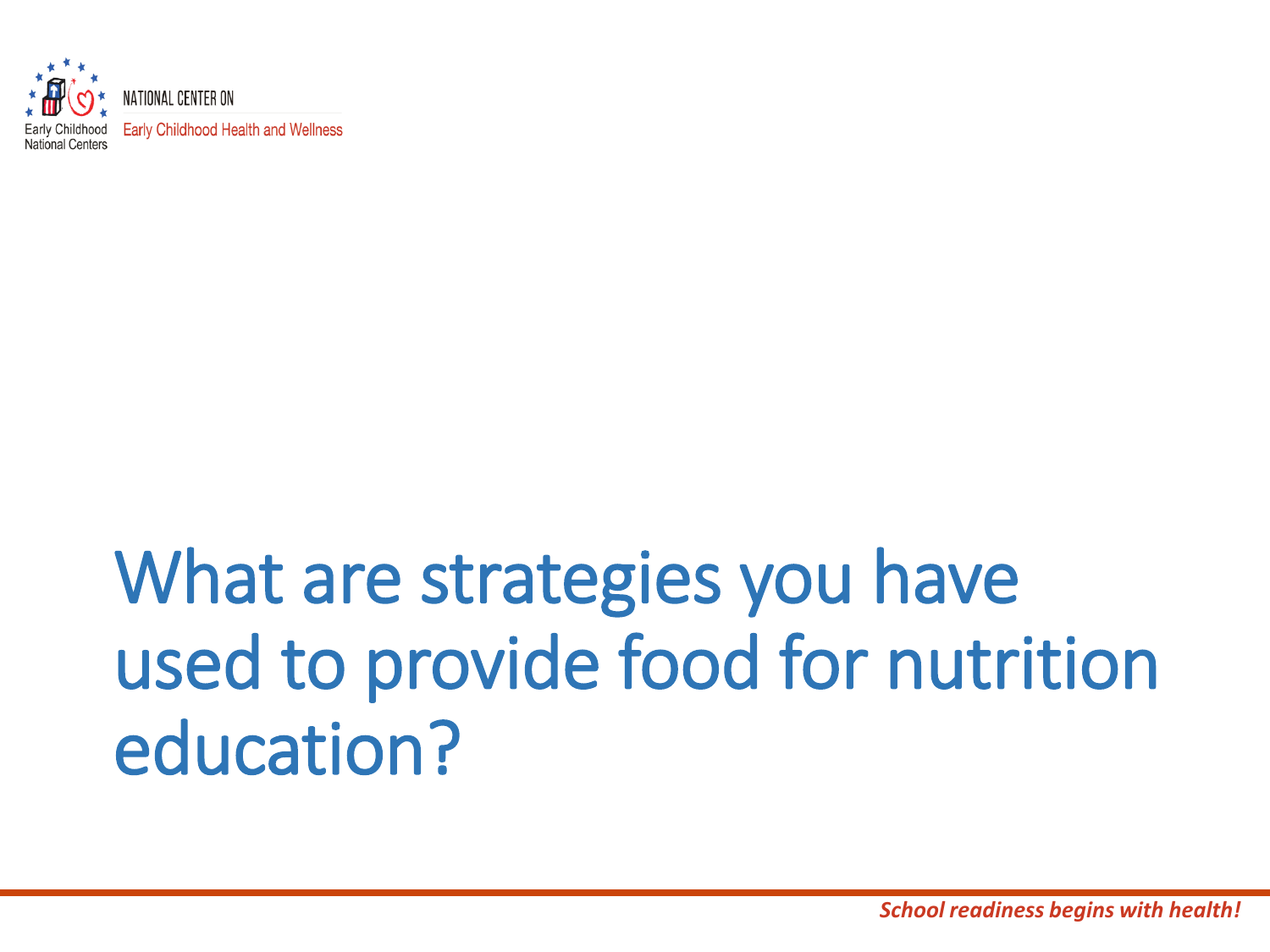#### Books and nutrition education

Promotes literacy Supports introducing new foods and menu changes

#### Promotes adult/child bonding

#### Get the children involved:

- Ask children to name the foods, their colors, or shapes
- Ask how many have tried it before. How does it taste, smell, etc
- Consider ways to encourage movement in the story

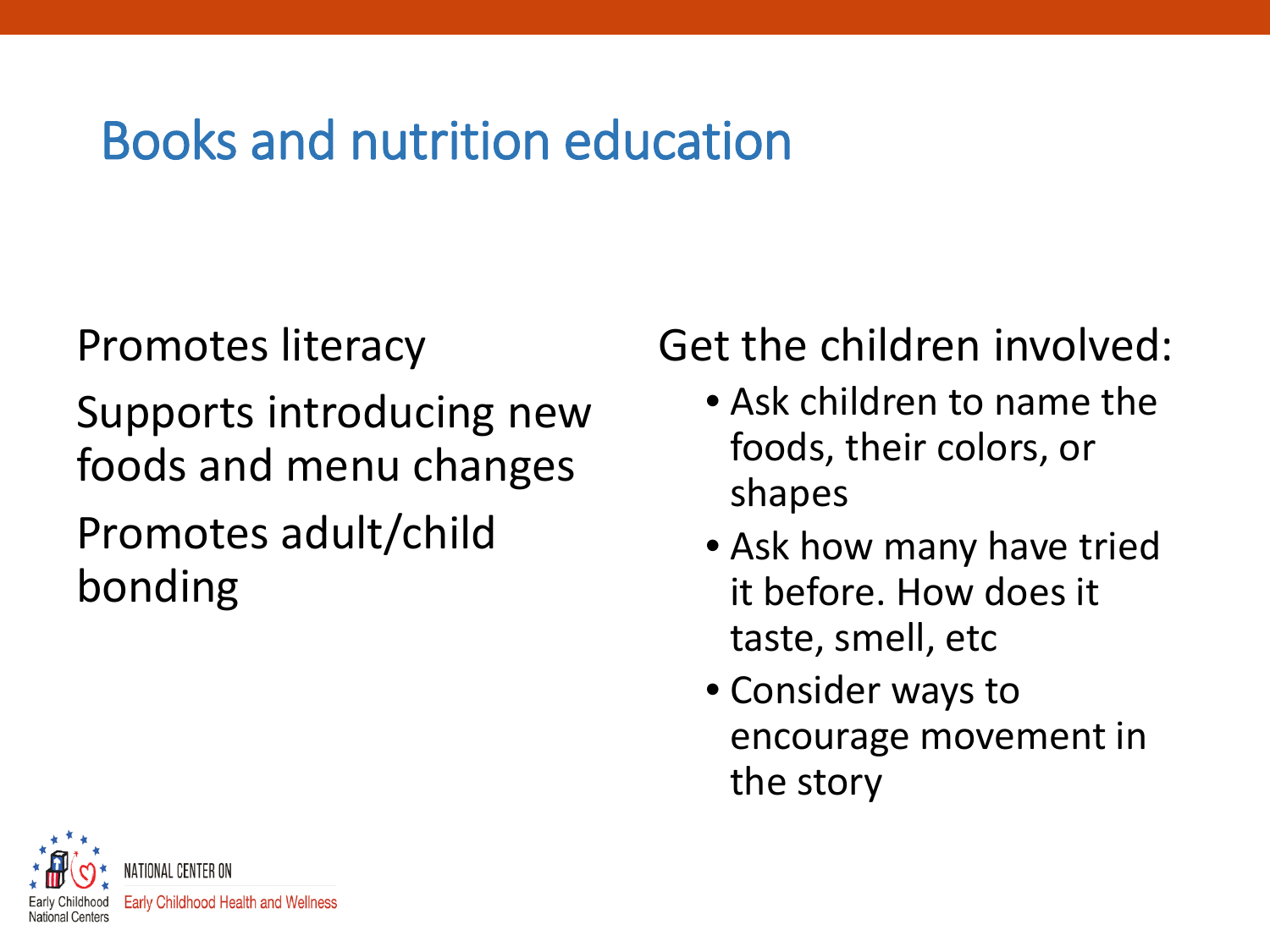#### Expanding a book into a lesson

- Taste foods from the book
- Plant seeds of foods from the book
- •Use prop food during story time
- •Use food as a theme for other lessons such as fine motor, math, etc.
- •Involve parents
- •Make your own!



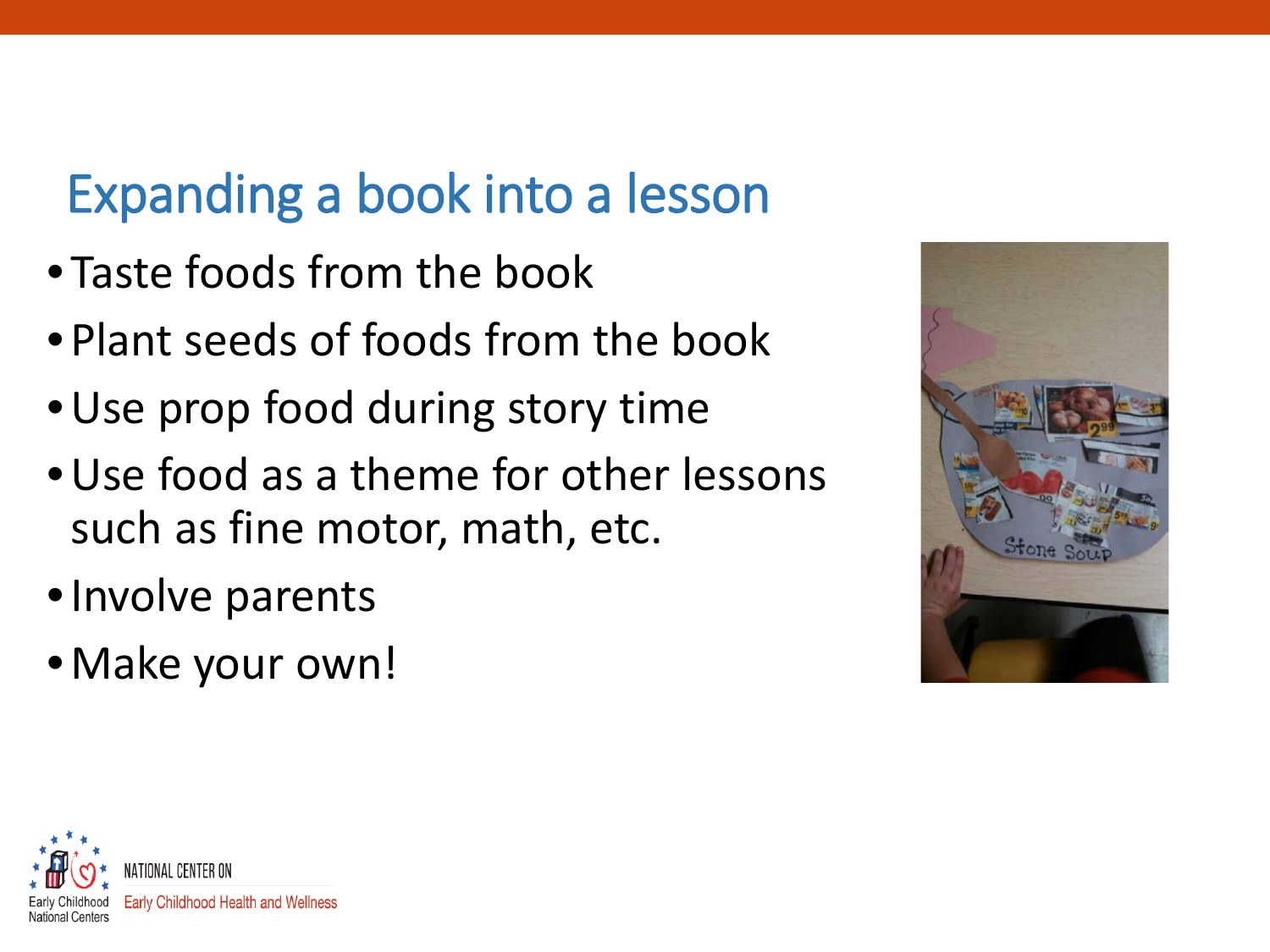### Gardening- a component of nutrition education

- Supports experiential learning
- Can increase fruit and vegetable knowledge
- Supports trying new foods



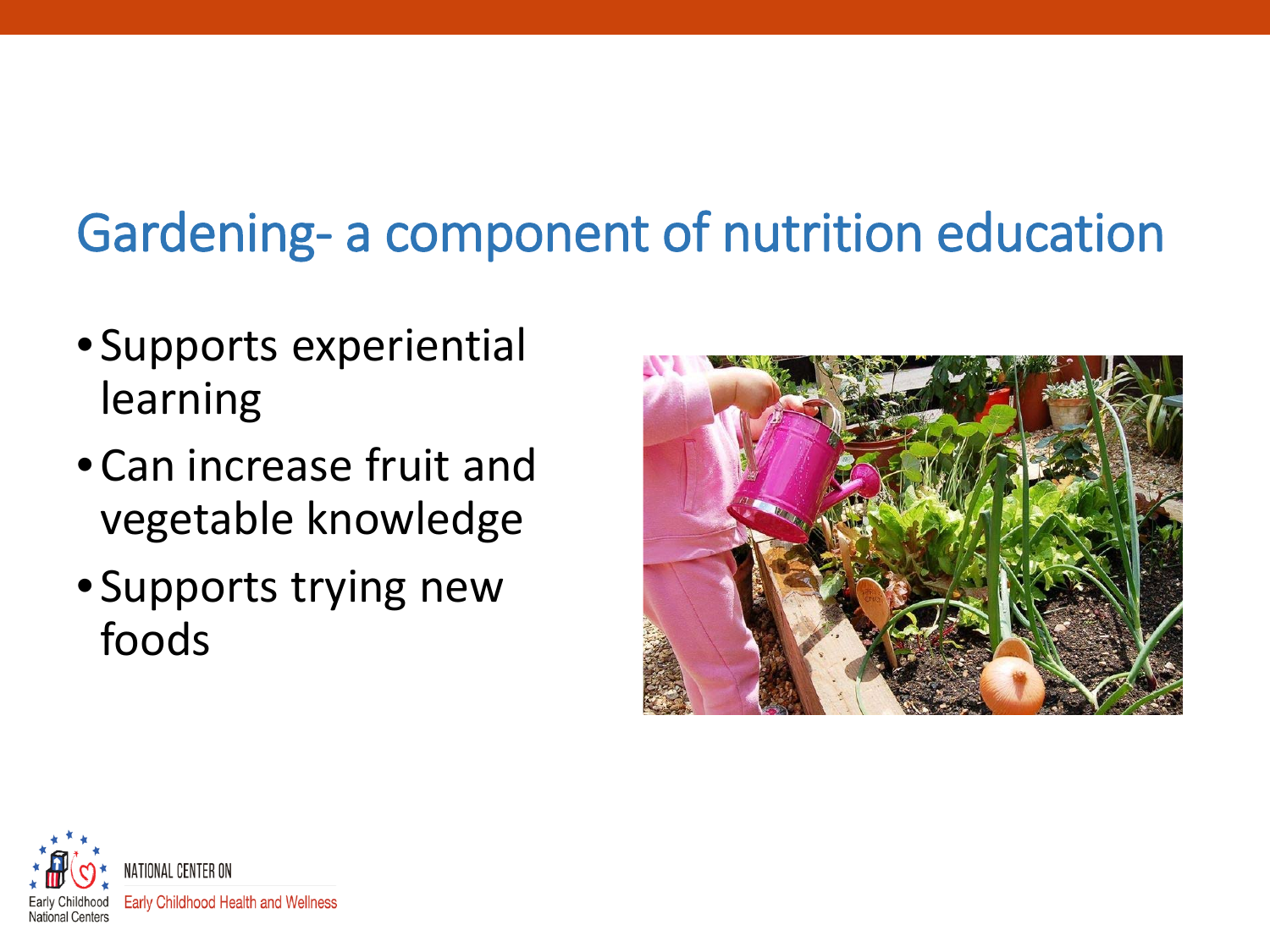#### Farm to Preschool

- Sourcing local foods in menu planning
- •Increase access to local foods for children and families
- •In-class prep and tasting
- Field trips to farm, farmer's markets, community gardens



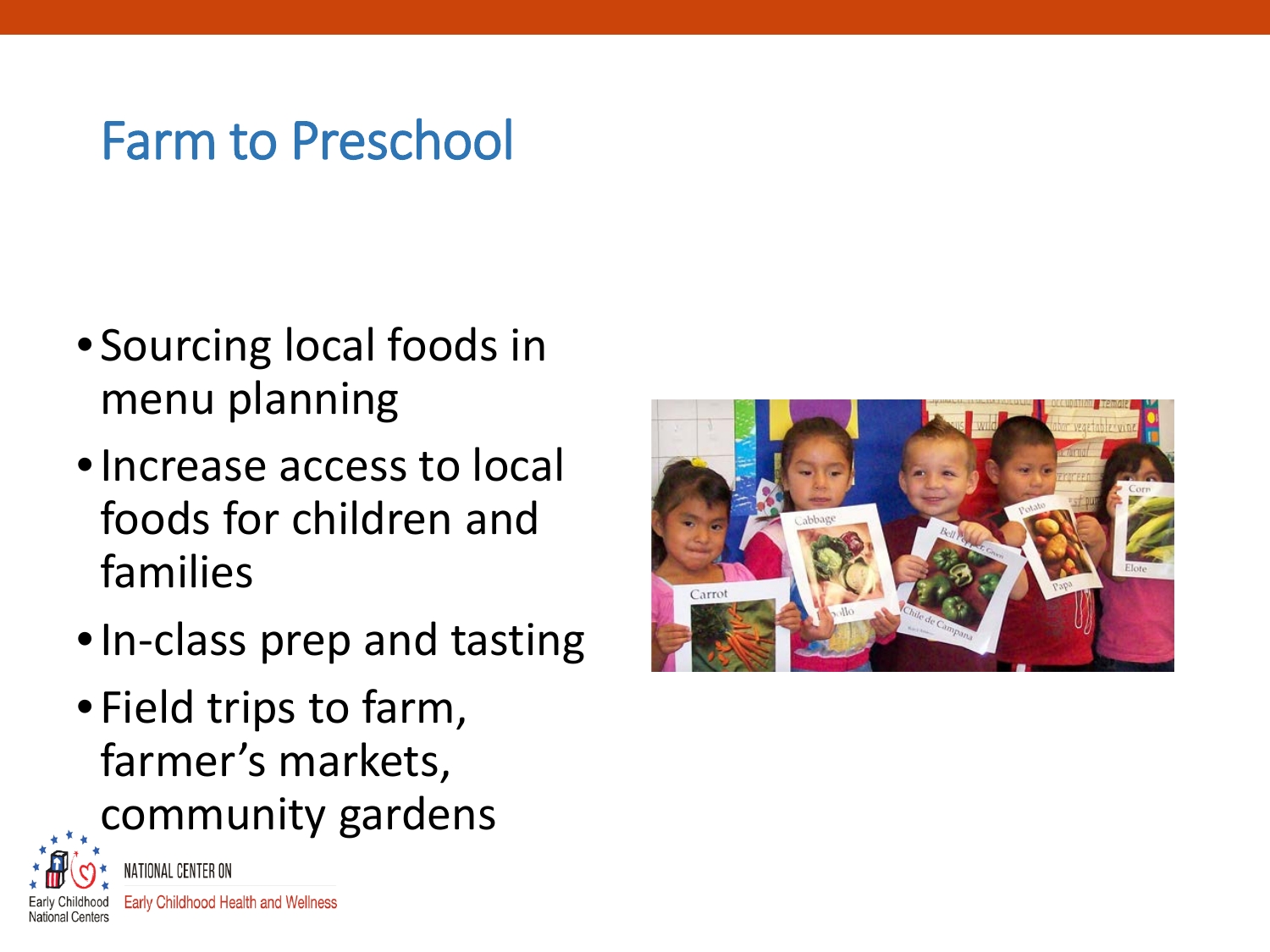#### How might you incorporate gardening into a program without outside space?

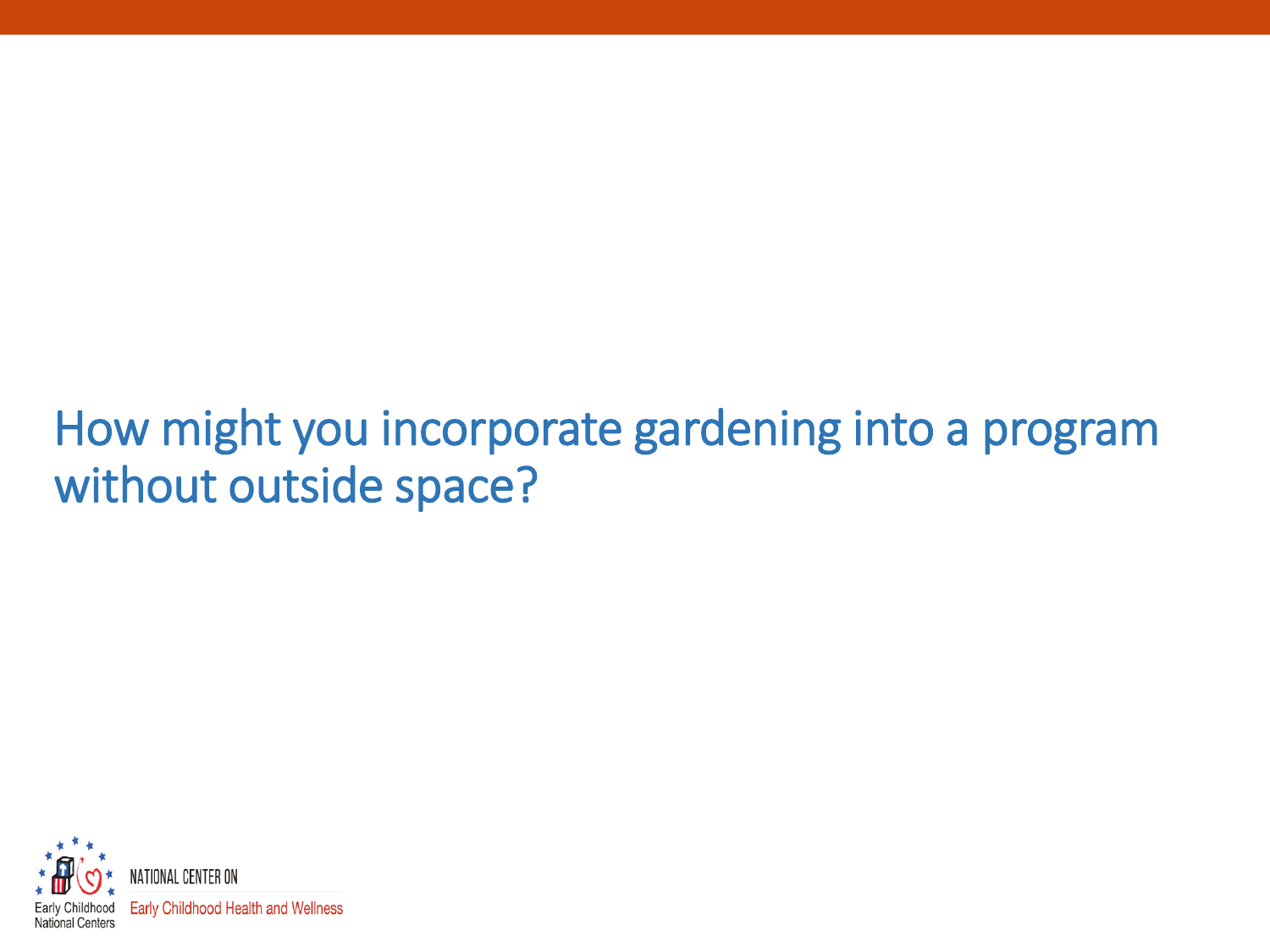



# Do any of your programs currently support locally sourced foods?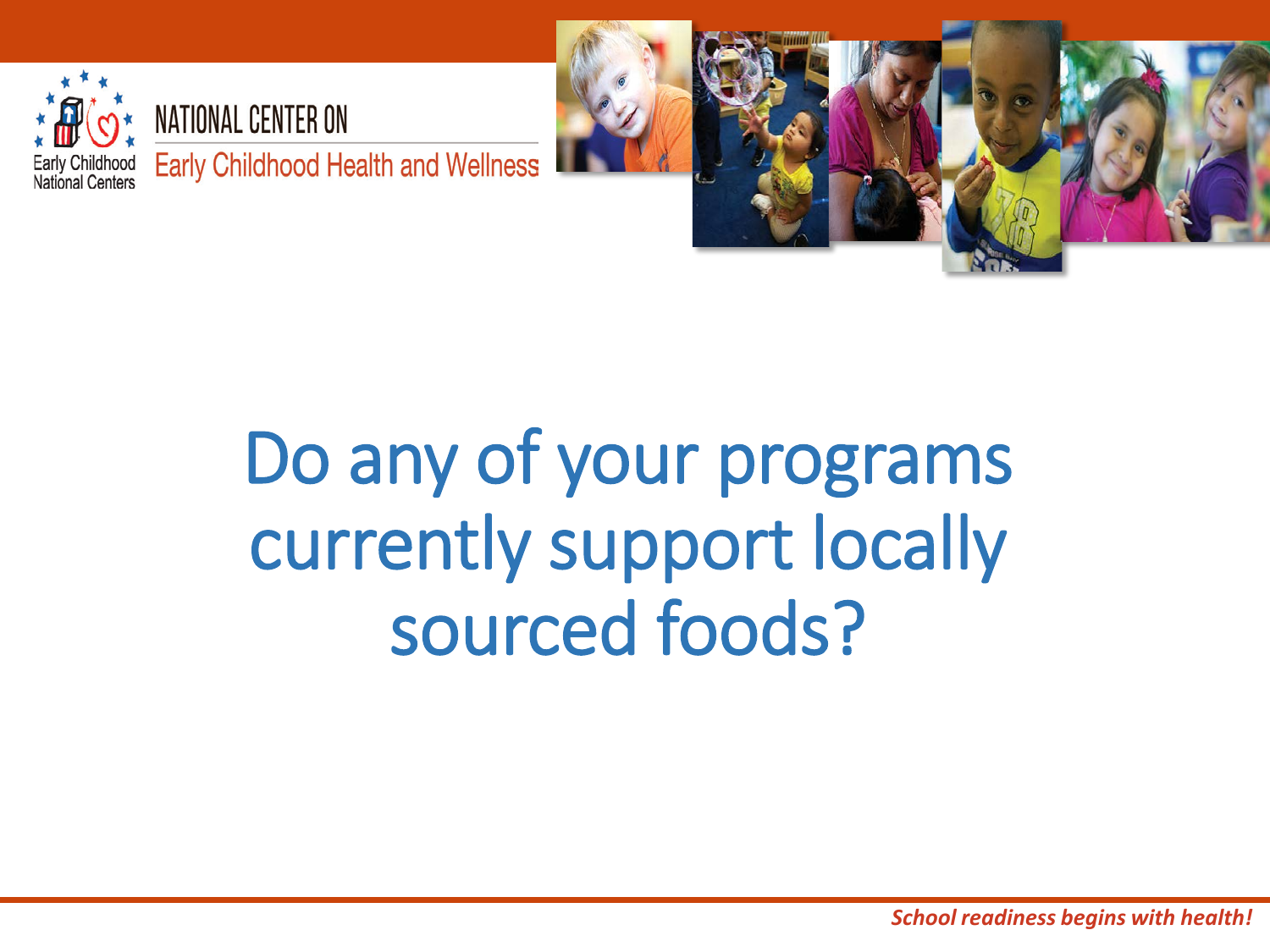#### Family Engagement in nutrition education

- •Newsletters
- Take home lessons
- •Ask parents for ideas or suggestions
- Family night
- •Books



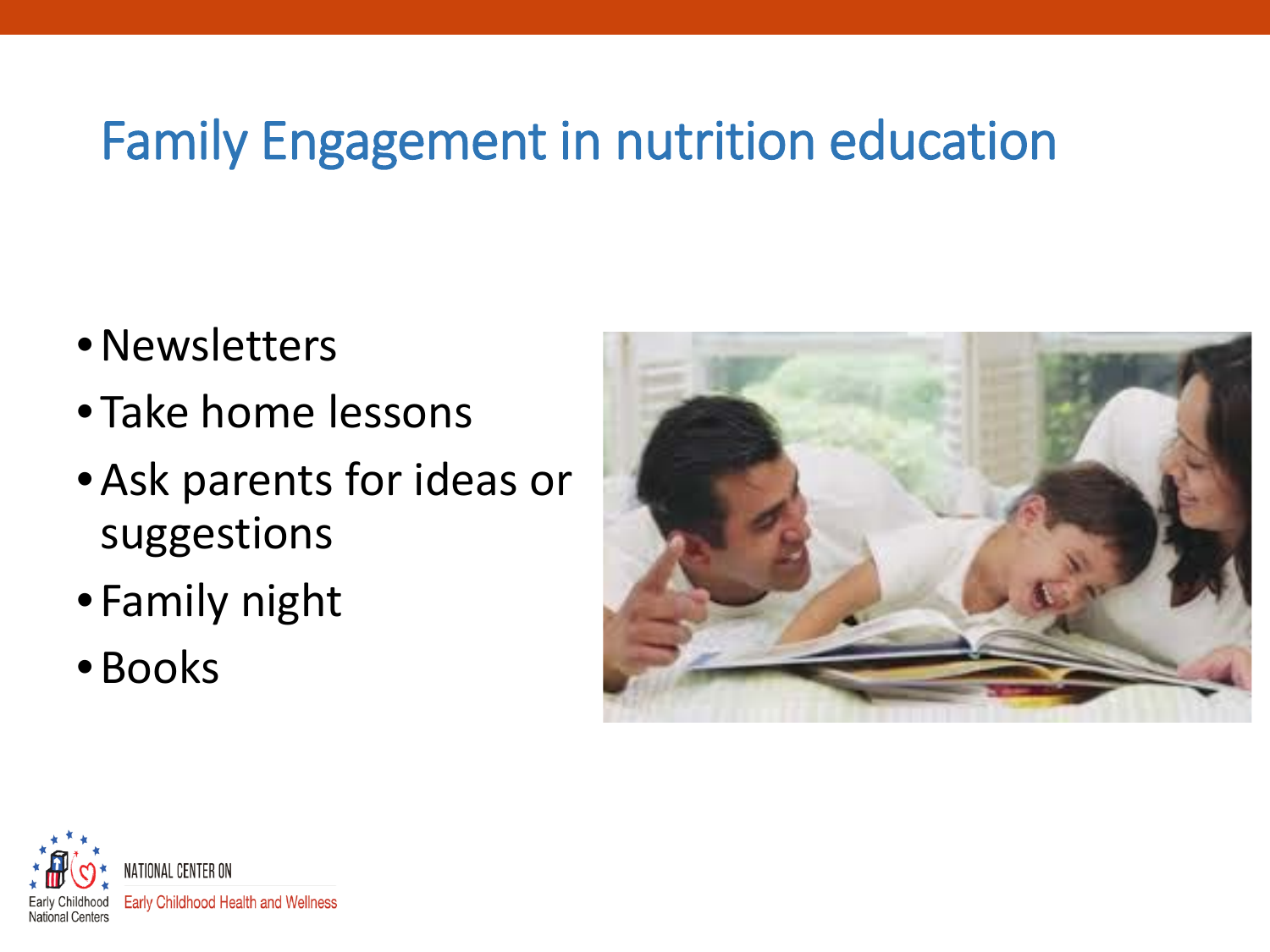#### Family engagement

- Families can "check-out" a nutrition focused book
- •Recipes of the new food
- Ask families to share photos, draw a picture, or share stories from trying the new food
- Partner with community to offer fresh F/V for families to try.

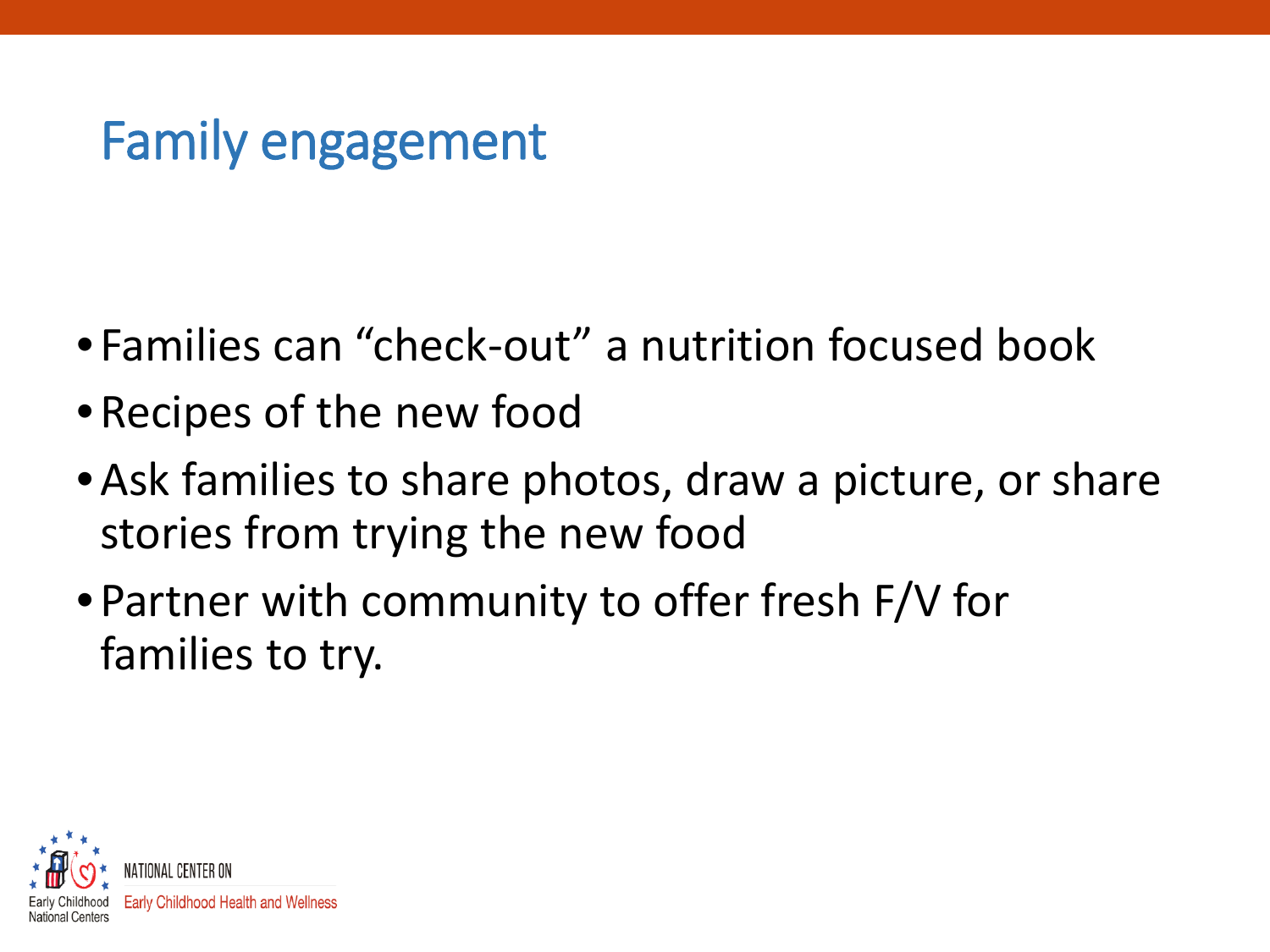

## How do programs engage families in Nutrition now?